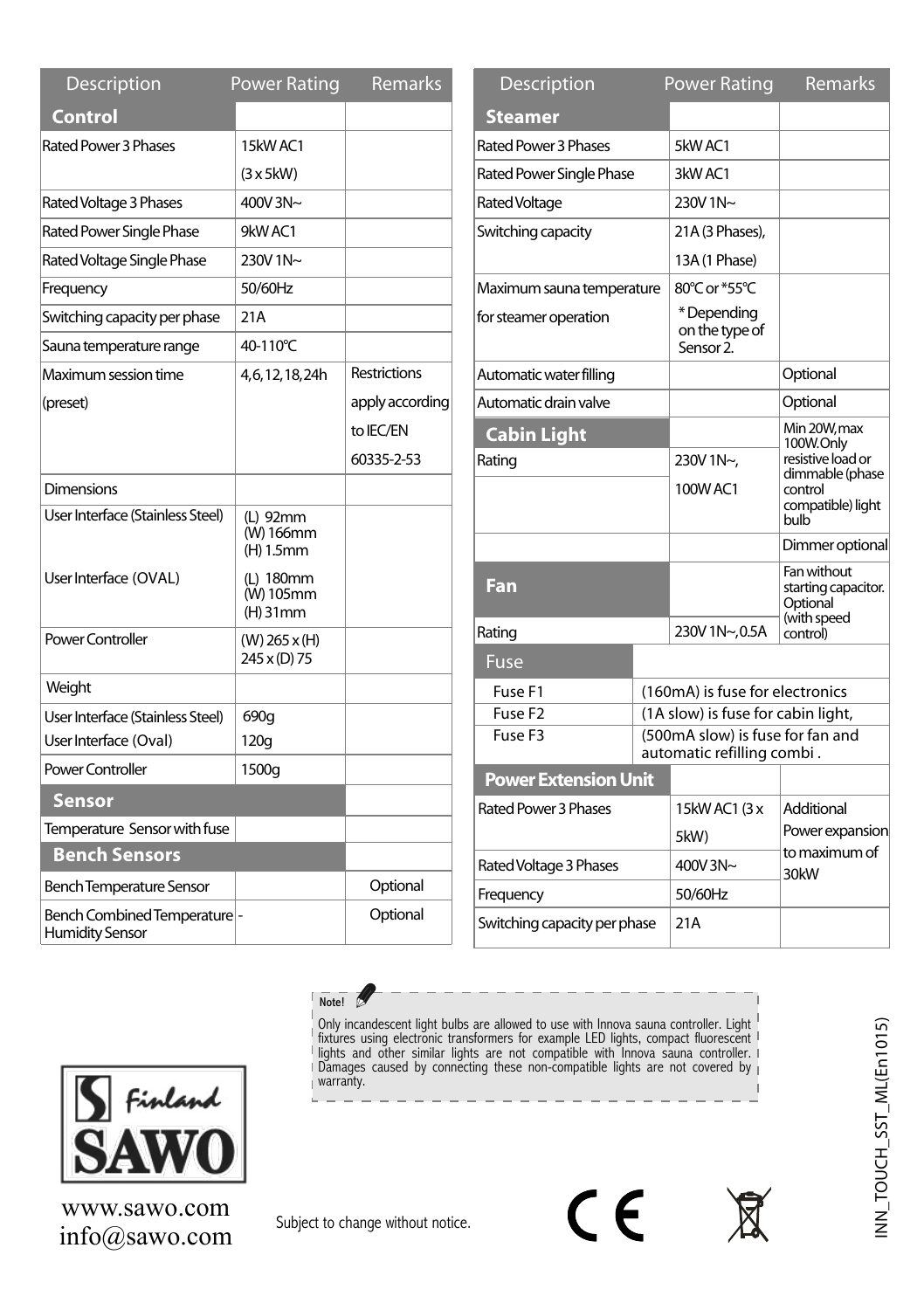



# STAINLESS STEEL TOUCH CONTROL



# TOUCH CONTROL



## INSTRUCTIONS MANUAL

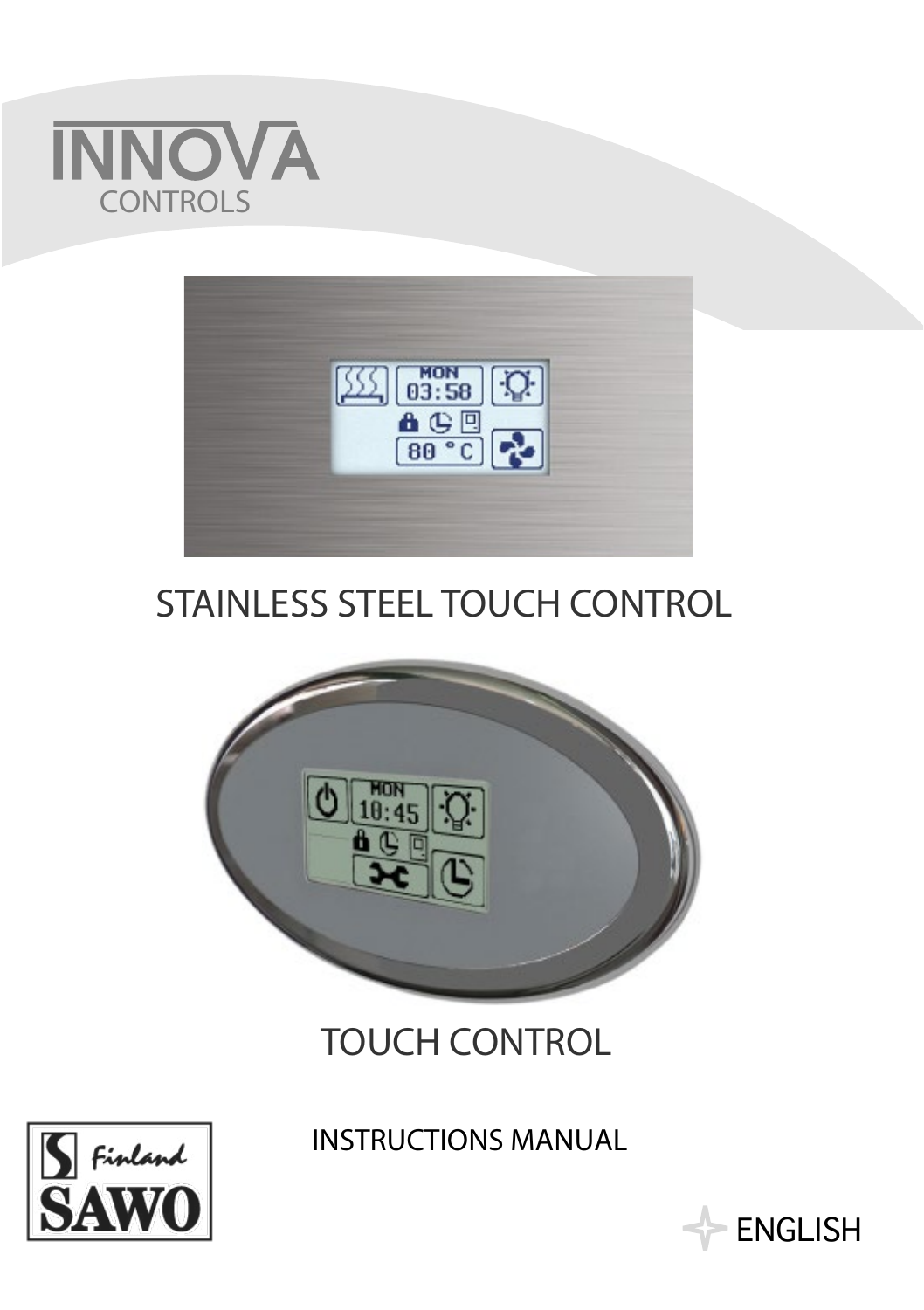## Table of Contents

|                                                                                                                                                                                                                                      | 3   |
|--------------------------------------------------------------------------------------------------------------------------------------------------------------------------------------------------------------------------------------|-----|
|                                                                                                                                                                                                                                      | 3   |
| 2. Direction of Use <b>continuous</b> contact the contract of the contract of the contract of the contract of the contract of the contract of the contract of the contract of the contract of the contract of the contract of the c  | 4   |
|                                                                                                                                                                                                                                      | - 4 |
| 2.2 Switching the Heater or Steamer On <b>Face Construes Construents</b>                                                                                                                                                             | 5   |
|                                                                                                                                                                                                                                      | 6   |
|                                                                                                                                                                                                                                      | 6   |
|                                                                                                                                                                                                                                      | 7   |
|                                                                                                                                                                                                                                      | 7   |
|                                                                                                                                                                                                                                      | 7   |
|                                                                                                                                                                                                                                      | 7   |
| 2.3 Switching the Control Unit On/Off --------------------------------                                                                                                                                                               | 8   |
|                                                                                                                                                                                                                                      | 8   |
|                                                                                                                                                                                                                                      | 9   |
|                                                                                                                                                                                                                                      |     |
|                                                                                                                                                                                                                                      | 9   |
|                                                                                                                                                                                                                                      | 9   |
| 2.4.4 Pre-run Timer for Public Saunas with Weekly Timer ---------                                                                                                                                                                    | 11  |
| 2.5 Changing the Settings                                                                                                                                                                                                            | 13  |
| 2.6 Other Innova Control Features -----------------------------------                                                                                                                                                                | 14  |
|                                                                                                                                                                                                                                      | 14  |
| Technical Diagram <b>contract to the Contract of Contract Contract Contract Contract Contract Contract Contract Contract Contract Contract Contract Contract Contract Contract Contract Contract Contract Contract Contract Cont</b> | 15  |
|                                                                                                                                                                                                                                      | 17  |
|                                                                                                                                                                                                                                      | 17  |
| 2.7.2 Humidity & Temperature in Sauna ---------------------                                                                                                                                                                          | 17  |
|                                                                                                                                                                                                                                      | 17  |
|                                                                                                                                                                                                                                      | 18  |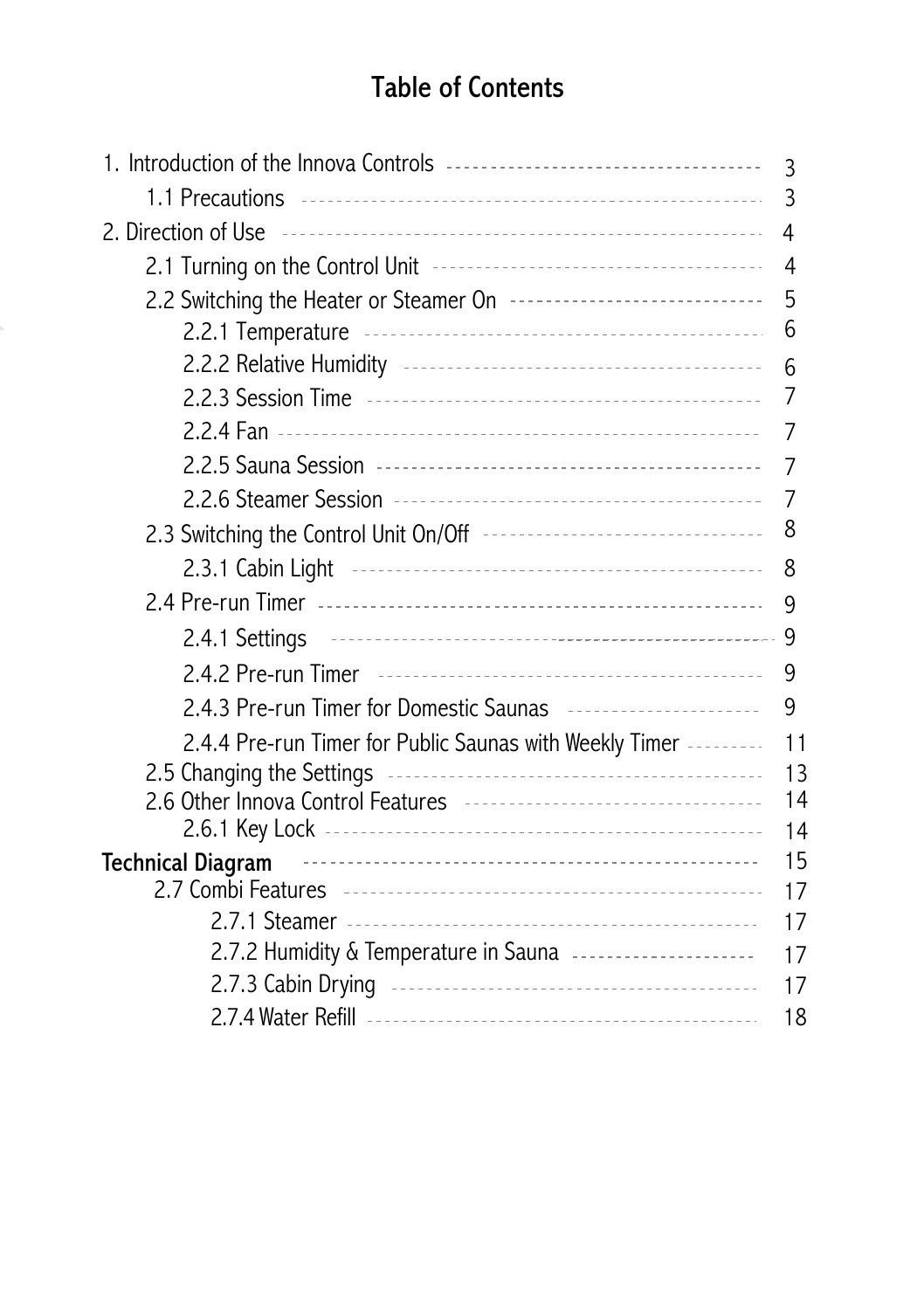#### **Indicators**



 $\bigcirc$ PRESET TIME

Preset Time Activate

**ACTIVATE** 

 $^+$   $\Theta$ DAY/TIME

Day and Time

**MON**  $\boxed{20}$  $\sqrt{59}$ 

Day Hours Minutes

 $2$  kW **KW-VALUE** 

Kilowatt Indicator

kW STEAM<br>KW-VALUE

Steamer Kilowatt Indicator

**DRAINING** 

09:55

 $^{\circ}Q$ <sub>AUTO</sub>

Auto Light ON



Auto Fan



LCD Contrast

 $\frac{1}{2}$ **BLACKOUT**<br>MEMORY

Blackout Memory



Tempature Unit

ំរំ SW-VERSION

Software Version Info

°⊕ COUNTERS

Usage Counter



Preset timer active

Factory Reset

 $^{\circ}$  G **FACTORY RESET** 



凨

**AUTODRAIN** 

Steam Generator is remotely controlled

Autodrain

Control Alarm

Cabin Dry

Low Water Level Combi Tank (Alternate)

Low Water Level Combi Tank

Cabin Drying Time Counter

Draining

Drain Time Counter

|             | Frror 1 | Temperature<br>sensor 1 not<br>connected.                |
|-------------|---------|----------------------------------------------------------|
| E2          | Frror 2 | Temperature<br>sensor 1 short<br>circuit.                |
| E3<br>FRRAR | Frror 3 | Temperature<br>fuse has<br>bloun.                        |
| EЧ<br>FRRAR | Error 4 | Temperature<br>sensor 2 is not<br>connected.             |
| ES<br>FRRAR | Frror 5 | Temperature<br>sensor 2 short<br>circuit.                |
| Е6<br>RRAR  | Frror 6 | Combined<br>Temp/Hum<br>sensor is<br>defective.          |
| E7          | Frror 7 | Communication<br>Failure.                                |
|             | Error 8 | Temperature<br>is greater<br>than maximum<br>temperature |

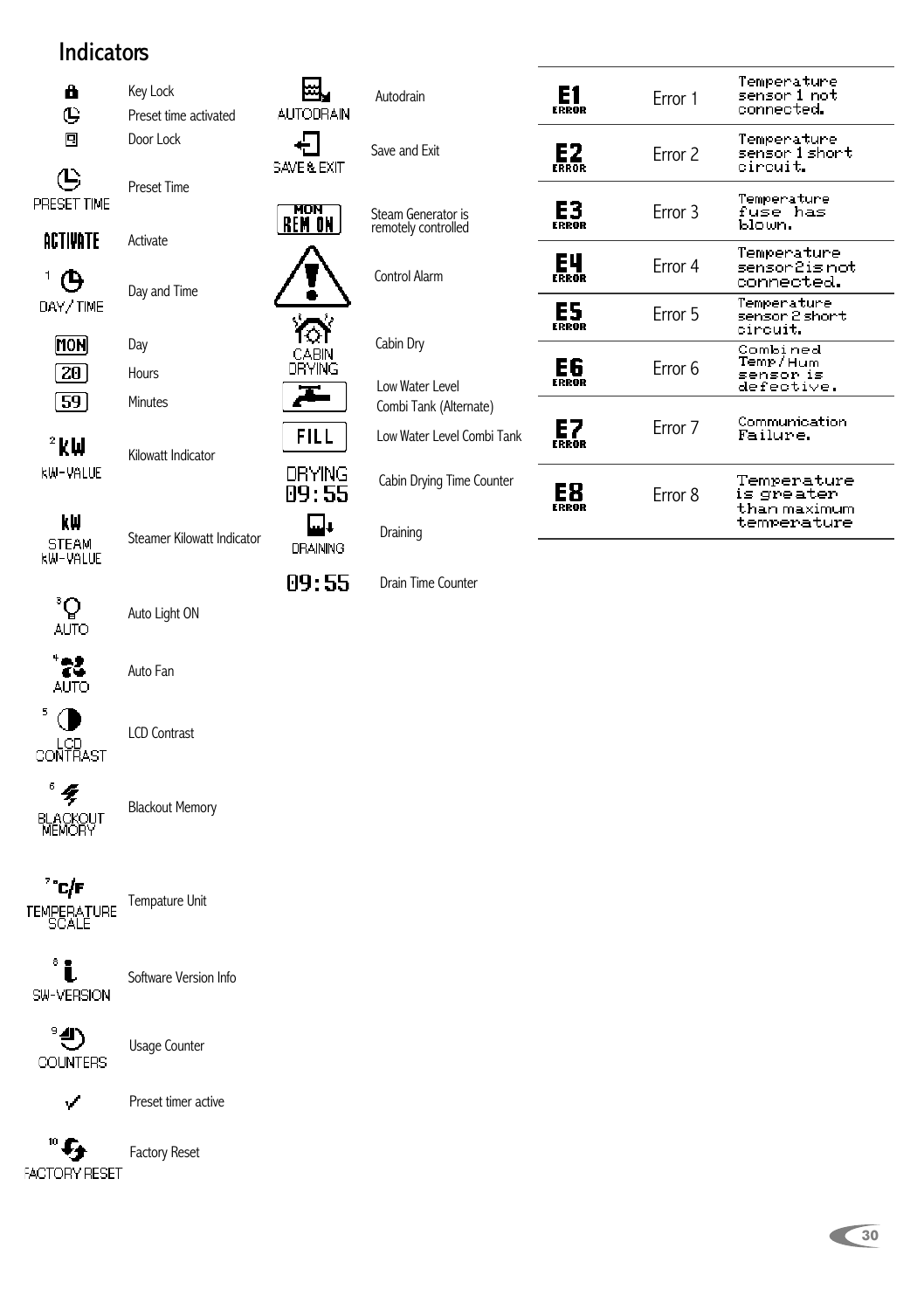#### Buttons

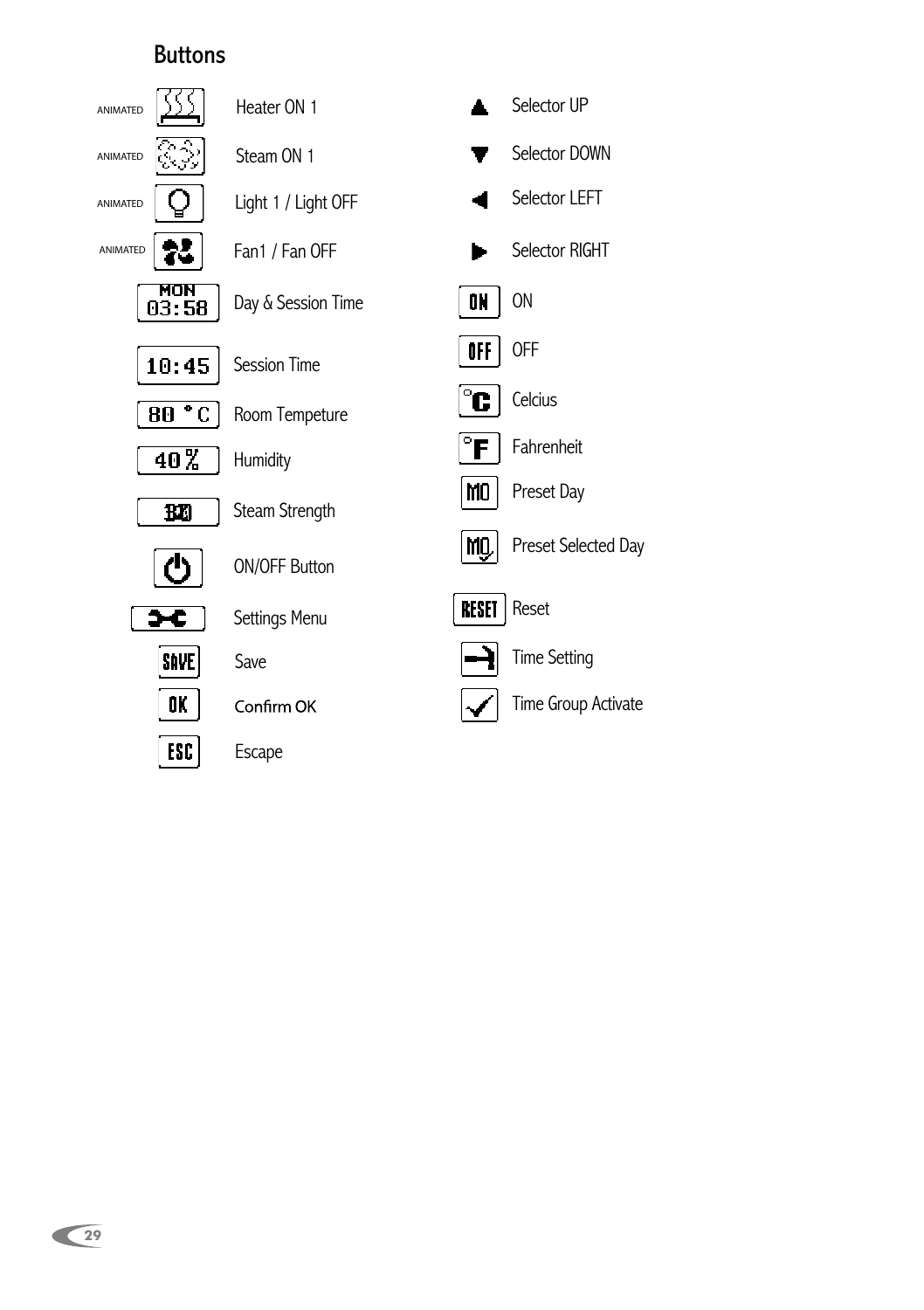|                                                                                                               | 19 |
|---------------------------------------------------------------------------------------------------------------|----|
|                                                                                                               | 19 |
|                                                                                                               | 19 |
| 4. Assembly and Installation <b>France Constructs</b> 2014 Assembly and Installation <b>France Constructs</b> | 20 |
| 4.1 Control Unit to Heater Connection Diagram                                                                 | 20 |
|                                                                                                               | 21 |
|                                                                                                               | 21 |
|                                                                                                               | 22 |
| 4.4.1 Sensor Location with Heaters Mounted on the Wall -----                                                  | 22 |
| 4.4.2 Sensor Location with Heaters Mounted on the Floor ----                                                  | 23 |
|                                                                                                               | 23 |
|                                                                                                               | 24 |
|                                                                                                               | 24 |
|                                                                                                               | 24 |
| 4.9 Installation for Separate Control Panel                                                                   | 25 |
| 4.10 The Control Unit Main Switch <b>Face Access 2018</b>                                                     | 26 |
|                                                                                                               | 27 |
|                                                                                                               | 28 |

 $\overline{}$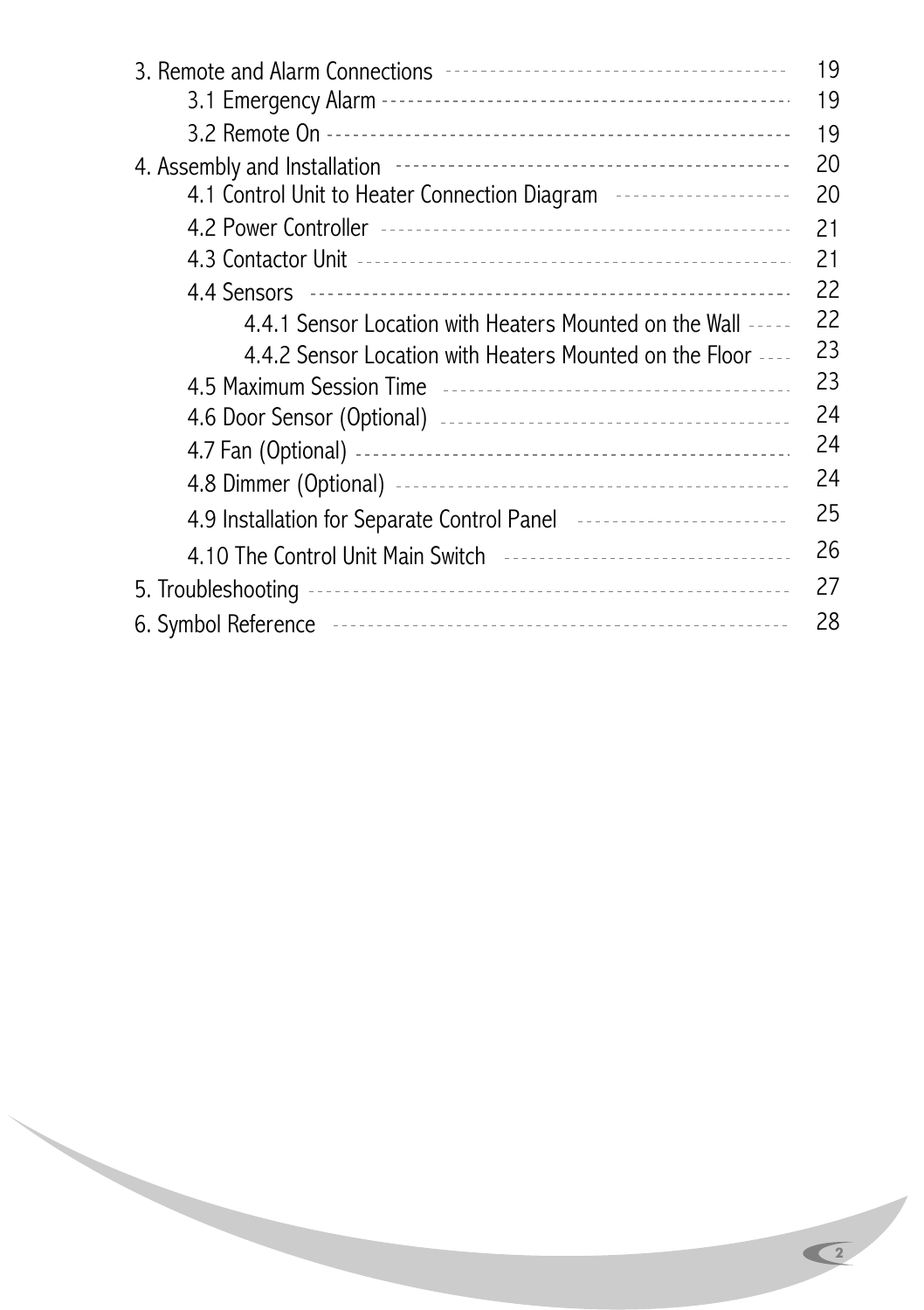## 1. Introduction of the Innova Controls

Congratulations on your purchase of Innova Control Unit!

Innova Control Unit is developed to enhance your sauna bathing with a variety of features. It can adjust temperature, humidity, ventilation and light option in your sauna. The Innova Control Units are available on a separate or built-in mounting on the Power Controller Board.

The following information provides you with instructions on adjusting the settings of the control unit. Please, read this instruction manual carefully before using the control unit. Familiarization of the key functions will give you a more enjoyable sauna experience.



- 1. Only a qualified electrician is allowed to make the electrical connections and repairs on the unit. Use original parts only.
- 2. Disconnect the Power Controller and the Contactor Unit from the electrical circuit before installation, opening the lid of the power controller or contactor unit and repair.
- 3. Check power supply rating before installation.
- 4. Check the correct location of the sensor in the installation section of the manual. It is very important to place the temperature sensor correctly as it closeness of the air ventilation cools down the sensor and may lead to overheating.
- 5. The control unit can be operated on a room temperature 0-40°C. Do not install the control unit inside the sauna room!
- 6. Do not pour water in the control unit or clean it with wet cloth. For cleaning purposes, use a cleaning cloth that has been only slightly moistened with a mild soapy solvent (dish detergent).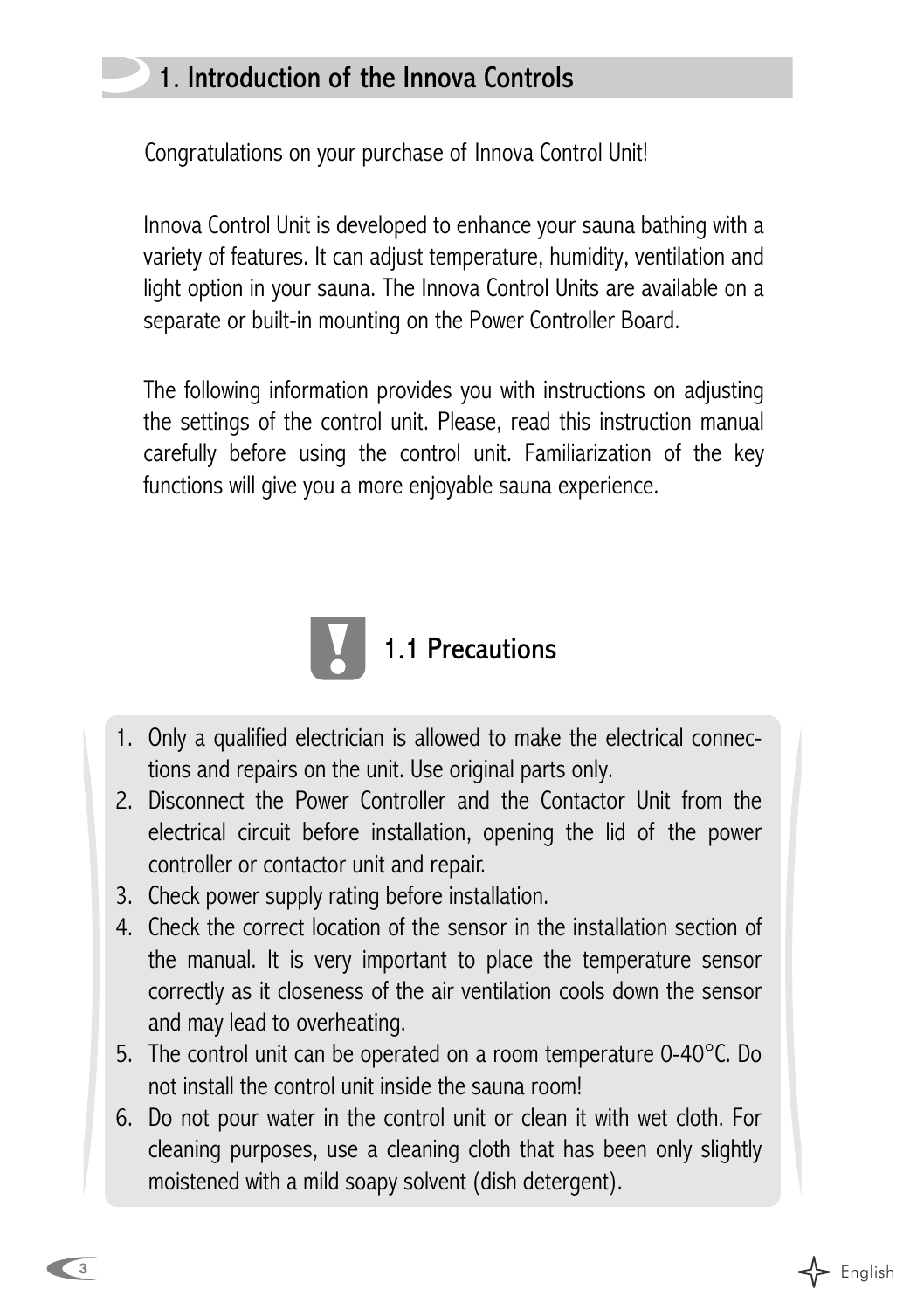## 6. Symbol Reference

|              | Short press                                                       | To switch on - Manual Sauna session                    |
|--------------|-------------------------------------------------------------------|--------------------------------------------------------|
|              | Long press and no pending drain,<br>autofan or active autosession | Switch display off                                     |
| MON<br>10:45 | Dat eand time                                                     | Change date and time from settings                     |
|              | Short press                                                       | Light on/off                                           |
|              | Short press (if dimmer feature available)                         | set Cabine Light brightness                            |
|              | Press > 10 seconds                                                | Activate EasyMode                                      |
|              | 5 sec press                                                       | Go to settings                                         |
|              | 10 sec press                                                      | Activate key lock                                      |
| 器            | If auto fan active                                                | Icon animated                                          |
| G            | When auto fan is not active                                       | Change timer settings                                  |
| 8            | Key lock activated                                                |                                                        |
| ⊕            | Timer is active                                                   | Icon visible if there are any active timer<br>settings |
| 囘            | Sauna door is open                                                | If door open and pending for auto drain,               |
|              | Pending for steamer auto drain                                    | icons will blink on the screen with 3 sec<br>interwall |

#### ON-mode

|                                           | Short press                                  | Sauna/steam session off                                                                                                |
|-------------------------------------------|----------------------------------------------|------------------------------------------------------------------------------------------------------------------------|
| Icon animated if feature active<br>REM ON | Remote control on                            |                                                                                                                        |
| MON<br>10:45                              | Session time                                 | Press to change session time                                                                                           |
| FILL                                      | Combi heater's water tank needs<br>to refill | Beeping sound will stop when<br>icon is pressed                                                                        |
|                                           | Combi heater's water tank is empty           | Beeping sound will stop when<br>icon is pressed                                                                        |
|                                           | Short press                                  | Light on/off                                                                                                           |
| Icon animated if feature active           | Short press(if dimmer feature available)     | set Cabine Light brightness                                                                                            |
| Icon animated if feature active           | Short press                                  | Steamer on                                                                                                             |
| 80 °C<br>40%<br>12                        | Short press                                  | Adjust temperature, relative hum-<br>idity and steamer. Features are<br>depending of heater model and<br>sensor types. |
|                                           | Short press                                  | Fan on/off                                                                                                             |
| Icon animated if feature active           |                                              | Set fan speed                                                                                                          |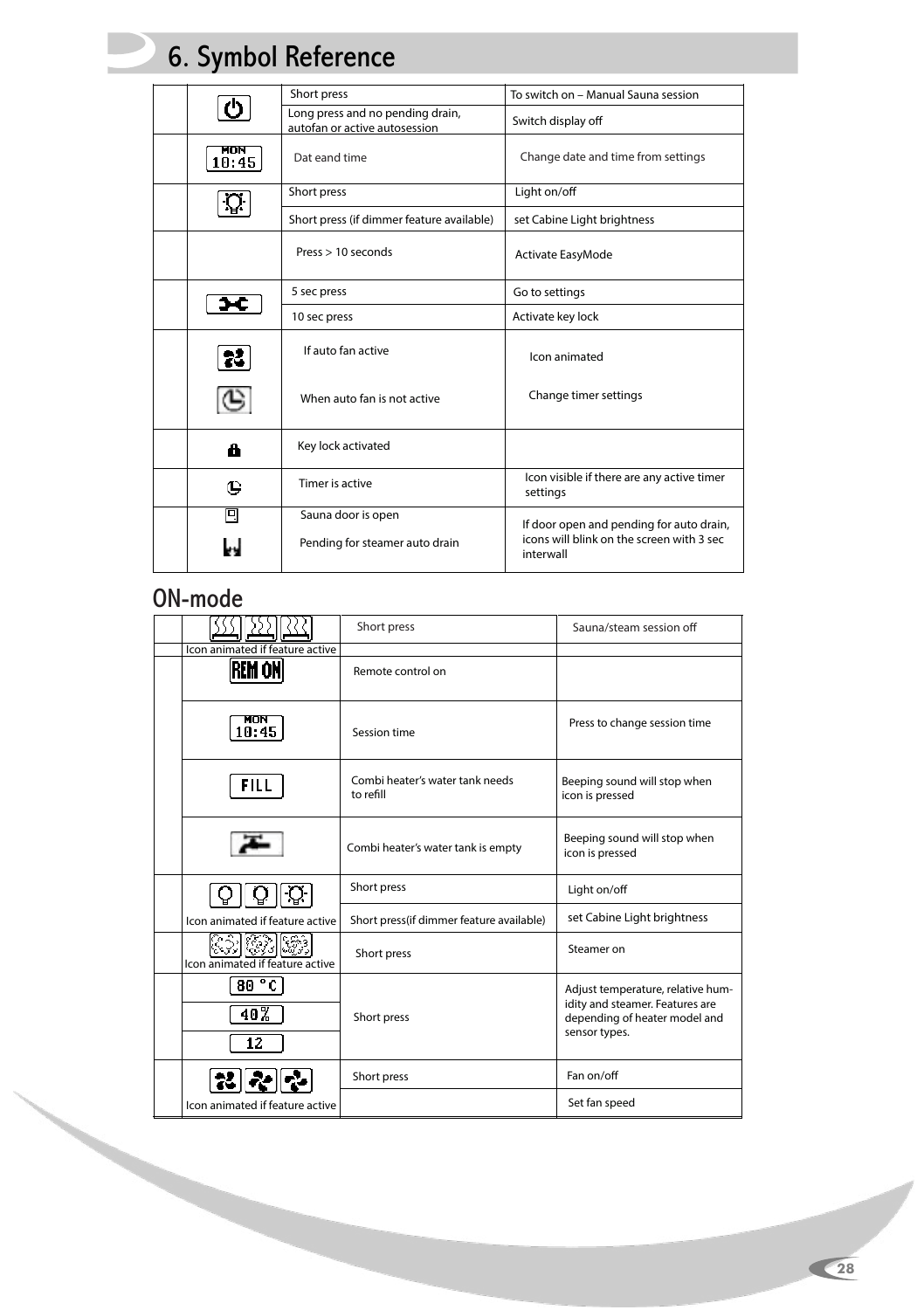## 5. Troubleshooting

If an error occurs, the heater will be switched off. There will be a high tone warning beep for 2 seconds. Text "ERROR" will be blinking in the display with the error description. See more details on the table below.





Please note, only a qualified electricial or maitenance personnel should make the service operations or repairs.

Table 2

| Code           | Problem                                                      | Solution                                                                                                                                                                                                                                                                                                                                                                                                                                |
|----------------|--------------------------------------------------------------|-----------------------------------------------------------------------------------------------------------------------------------------------------------------------------------------------------------------------------------------------------------------------------------------------------------------------------------------------------------------------------------------------------------------------------------------|
| E1             | Temperature sensor 1 is<br>not connected.                    | Check the wire between the sensor and the<br>control unit. If there is no problem with the                                                                                                                                                                                                                                                                                                                                              |
| E <sub>2</sub> | Temperature sensor 1 is<br>short circuit.                    | wires and they are correctly installed, check<br>the sensor. If no reason for the problem can<br>be found, contact the retailer.                                                                                                                                                                                                                                                                                                        |
| E <sub>3</sub> | Temperature fuse has<br>blown.                               | Check the wire between the sensor and the<br>control unit. It has probably overheated. The<br>reason for it needs to be discovered before<br>using the sauna again. A new sensor is<br>needed. If no reason for the problem can be<br>found, contact the retailer.                                                                                                                                                                      |
| E4             | Temperature sensor 2<br>is not connected.                    | Check the wire between the sensor and the<br>control unit. If there is no problem with the                                                                                                                                                                                                                                                                                                                                              |
| E5             | Temperature sensor 2<br>is short circuit.                    | wires and they are correctly installed, check<br>the sensor. The heater can still be used with                                                                                                                                                                                                                                                                                                                                          |
| E6             | Combined Temperature<br>/ Humidity sensor is<br>defective.   | the sensor 1 only, but 2 sensors are needed<br>for the steamer. If a new sensor needed or<br>no reason for the problem can be found,<br>contact the retailer.                                                                                                                                                                                                                                                                           |
| E7             | Communication failure.                                       | Check the RJ12 cable.                                                                                                                                                                                                                                                                                                                                                                                                                   |
|                |                                                              | If the area where the cable is located has<br>many other cables, it can cause interference<br>problems. If built-in model is used, remove<br>the control panel. Wipe the pin header<br>contact to remove any dirt. Assemble back<br>the control panel in correct position and<br>make sure the six pin header connectors are<br>properly inserted to the socket. If no reason<br>for the problem can be found, contact the<br>retailer. |
| E8<br>27       | Temperature is greater<br>than the maximum tem-<br>perature. | Contact qualified electrician or mainte-<br>nance personnel before using the sauna<br>again.                                                                                                                                                                                                                                                                                                                                            |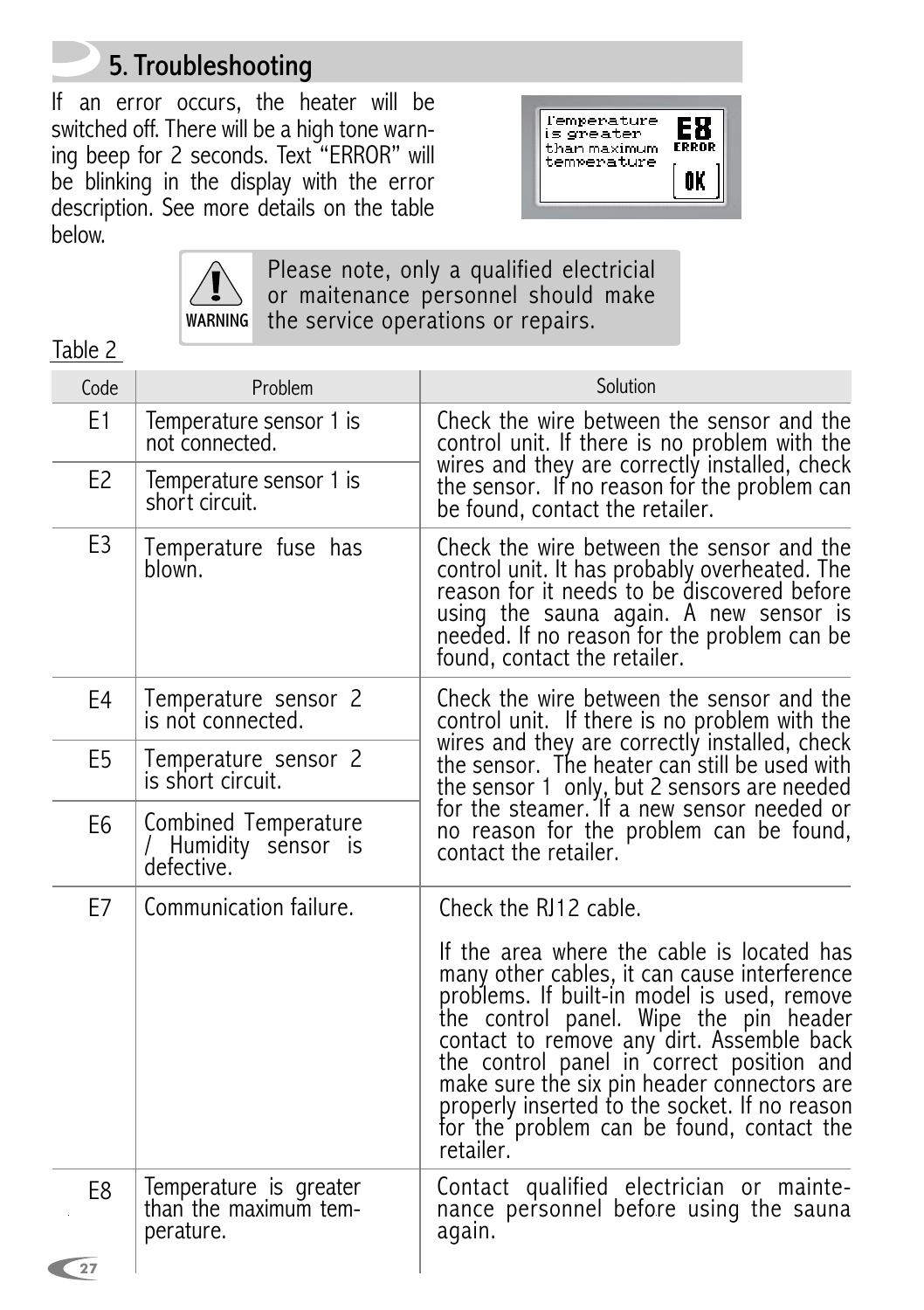## 2. Direction of Use

2.1 Turning on the Control Unit

When turning on the power controller, Innova Touch will a turn on and automatically go to off-mode.



Then, the control unit will go to OFF mode, where you can switch on the heater, use lights, activate key lock and go to assy-mode



In easy mode some of the buttons are hidden. This feature makes Innova easy and fast to use. Long press the hidden easy-button for 10 seconds to activate easy-mode. In easy-mode it is still possible to use the heater, steamer and adjust cabin light.

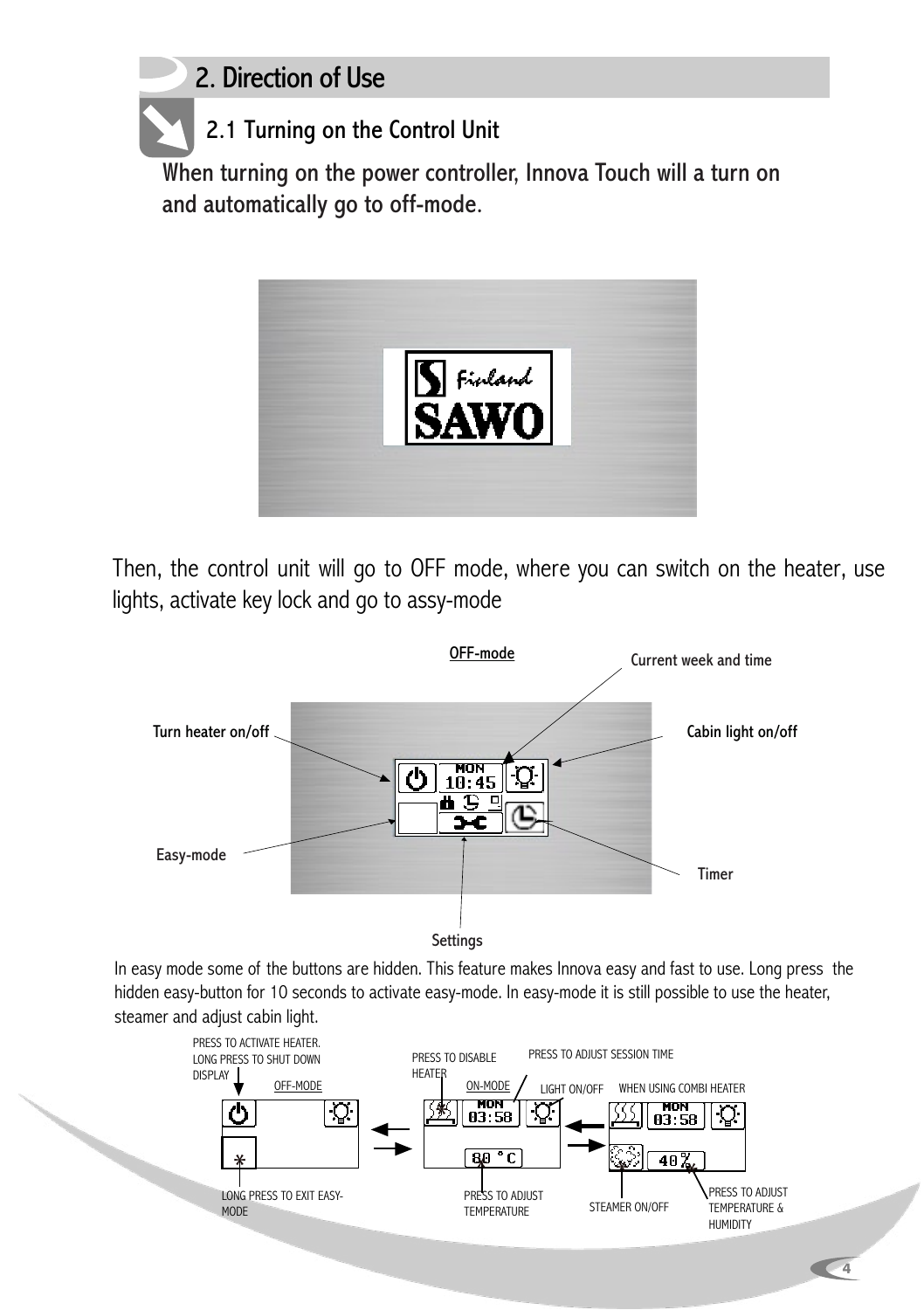

OFF-mode



WARNING

- 1. The heater can be switched on by pressing the heater on icon in OFF mode.
- 2.Alternatively, the user can switch the off-mode. steamer on by pressing the steamer icon in the ON mode. Those features that have animated logo are currently active. If you want to turn on/off the steamer\*, press the steamer icon.
- 3. Heater and steamer are turned off by pressing the heater-icon. After this Innova will automatically go to<br>off-mode

Always check that there are no combustible materials, like towels, above the heater, nor inside the safety distances, before switching the heater on! The safety distances are stated in the heater manual.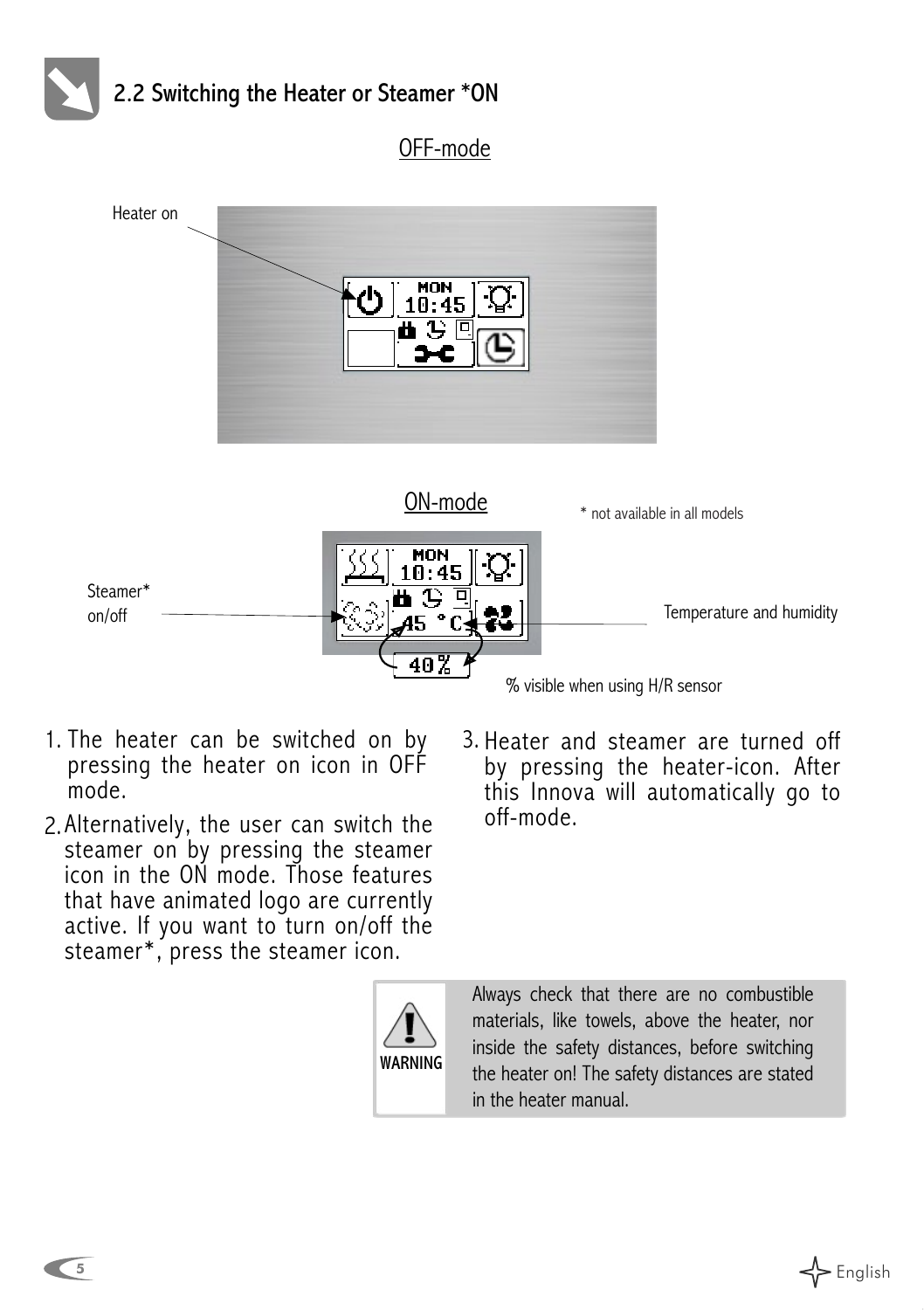#### 4.10 The Control Unit Main Switch

The control unit switch can be found on the top end of the unit. Using this switch, you can isolate the electronics from the mains power supply.

In order to put the unit into operation, switch to the first position (switch position I). In this switch position all control unit's functions work normally.

In case of breakdown, press the control unit switch on the left part of the rocker to the middle position (switch position 0). The unit is now completely switched off.

In order to switch on the light in the sauna when the unit is switched off, press on the left part of the rocker to the second position (switch position II).





## Touch Control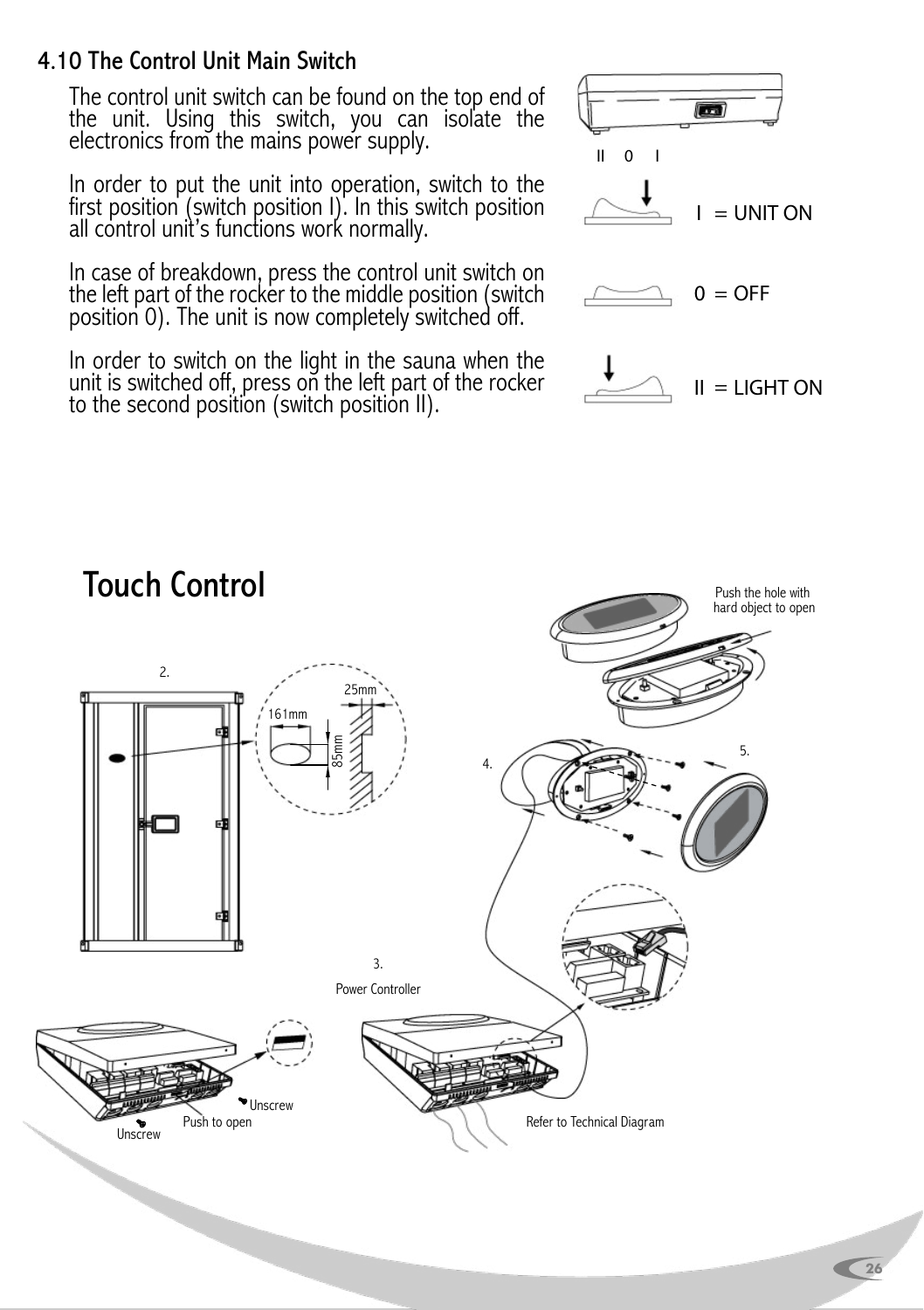#### 4.9 Installation for Separate Control Panel (See IIlustration)

- Mount the Separate control panel casing outside the sauna room, in preferred, secure area on a room temperature. \*
- Cut the wall section according to the specifications. \*
- Connect the RI12 cable provided from the control panel to the Power Controller. \*

Check if your Innova control has oval shaped or rectangular shaped back cover before making the hole for the separate control panel.

NOTE

 $\left| \frac{3}{2} \right|$ 

- Insert the casing on the cut section. \*
- Screw the Control panel to the wall on the holes provided. \* \*
- Snap the top cover of the panel to its place.

# Stainless Steel Touch Control

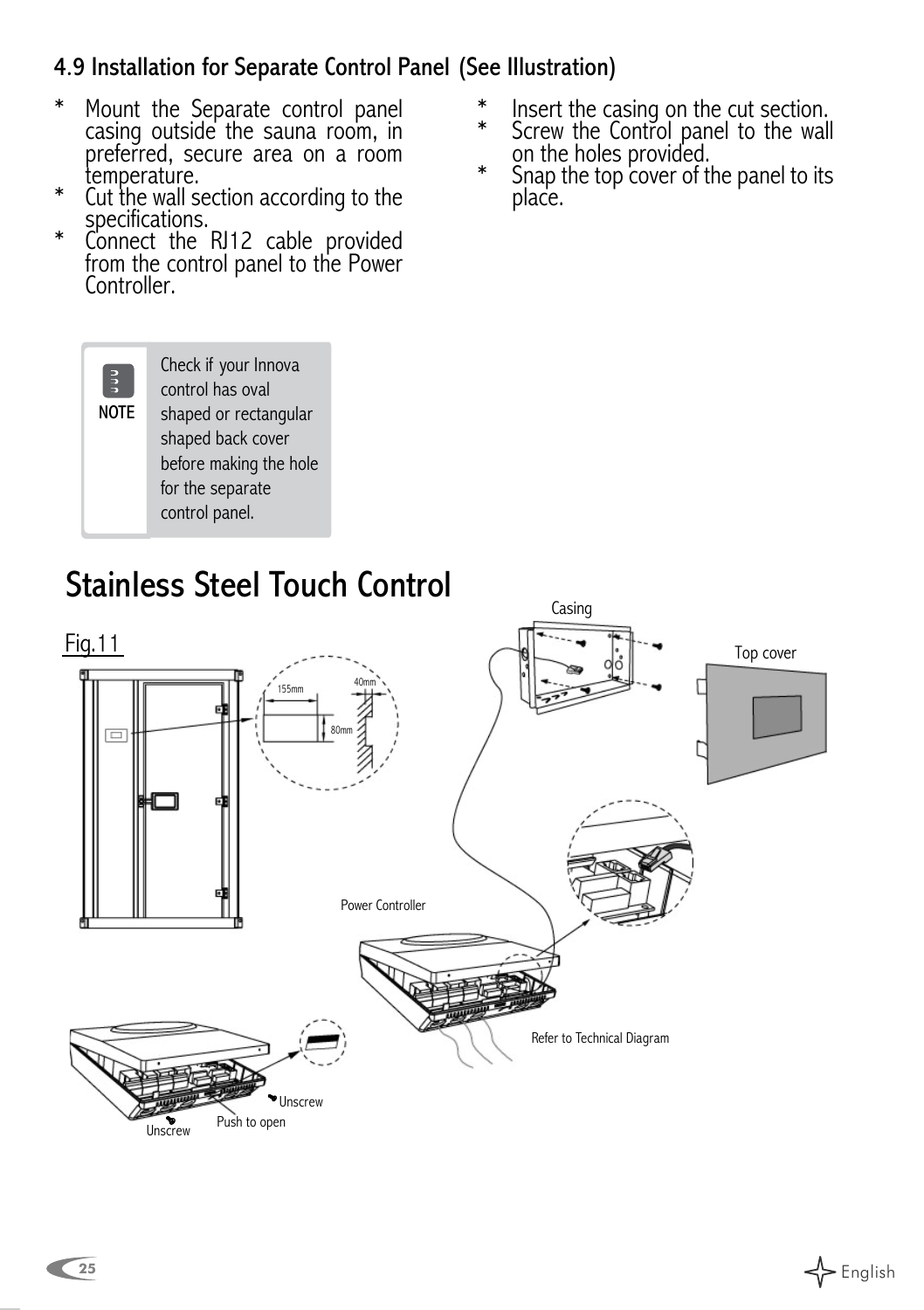Once the heater has been switched on, ON mode will be displayed. The user can change the settings simply by pressing the relevant icon on the display and using the up and down arrows.



## Up and Down Arrow Keys

The Up and Down Arrow Keys are repetitive. This means that holding down the up or down key will cause the set-point value to in- or decrease with a specific rate. This rate also increases when holding the key for a longer time.



after pressing the temperature button, the changes are saved and innova will go back to previous state.

# $\mathbf{R} \mathbf{H}$  , 2.2.2 Relative Humidity

To change the relative humidity (not in all models), press the humidity icon and use the up and down arrow keys to change it. After setting the preferred humidity, user can go back to the previous menu with saved settings by pressing the enter button.



Temperature Unit = Fahrenheit

OK.

If no keys are pressed within 5 seconds after pressing the temperature button, the changes are saved and innova will go back to previous state.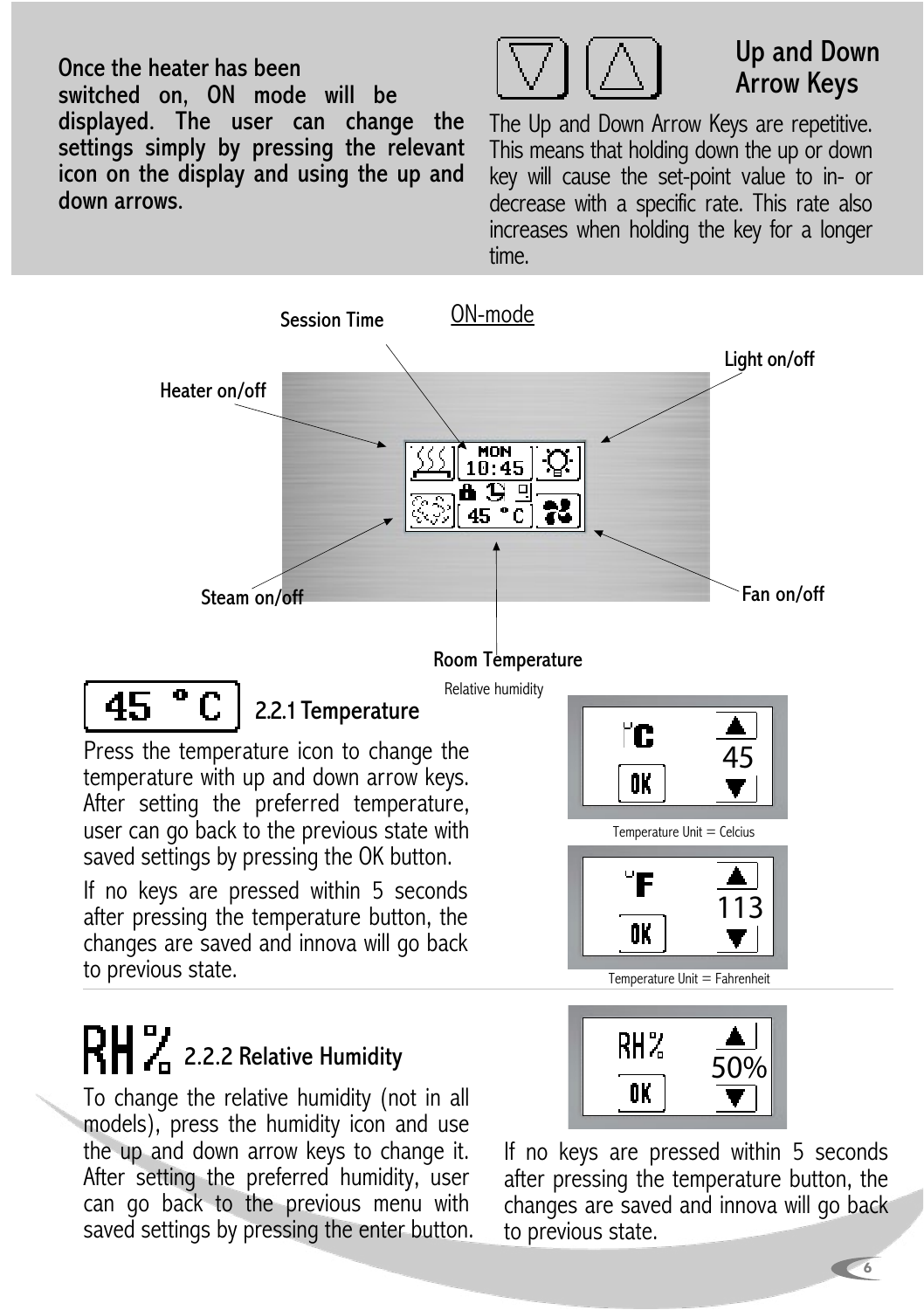

#### 2.2.3 Session Time

Press the session time icon to change it with up and down arrow keys. After setting the preferred session time, user can go back to the previous menu with saved settings by pressing the enter button.

If no keys are pressed within 5 seconds after pressing the session time button, the changes will be saved innova returns back to previous state.

If the session time is changed within the first 5 minutes after starting, the set values are saved as a start value for the next session.





2.2.4 Fan

Press the fan icon (not in all models), to set the fan speed, in the range of 5% - 100%. After setting the preferred speed, user can go back to the previous menu with saved settings by waiting for 5 seconds to automatically return or pressing the OK button to return immediately.



When the session time expires, a high tone buzzer notifies the user. Then the control unit goes to off mode or cabin drying (only with steamer).

The session can be finished earlier than originally set by pressing the heater on/off button.

The control unit goes to off mode or cabin drying (only with steamer).

If the user attempts to put an invalid input, short, low tone buzzer can be heard to alarm the user.



When fan is on, the icon is animated. By pressing the fan icon again the fan will stop and the animation of the icon stops.



#### 2.2.5 Sauna Session

When the heater is on, the sauna icon is animated. You can turn off the heater by pressing the sauna icon. After pressin innova will go to off mode/cabin dry mode.



#### 2.2.6 Steamer Session(available in combi models)

 $\frac{1}{7}$  symbol, steamer is turned off and the  $\leftarrow$  English When steam session is activated, the steamer symbol is animated. If user presses again the animated steamer

session will continue as a normal sauna session.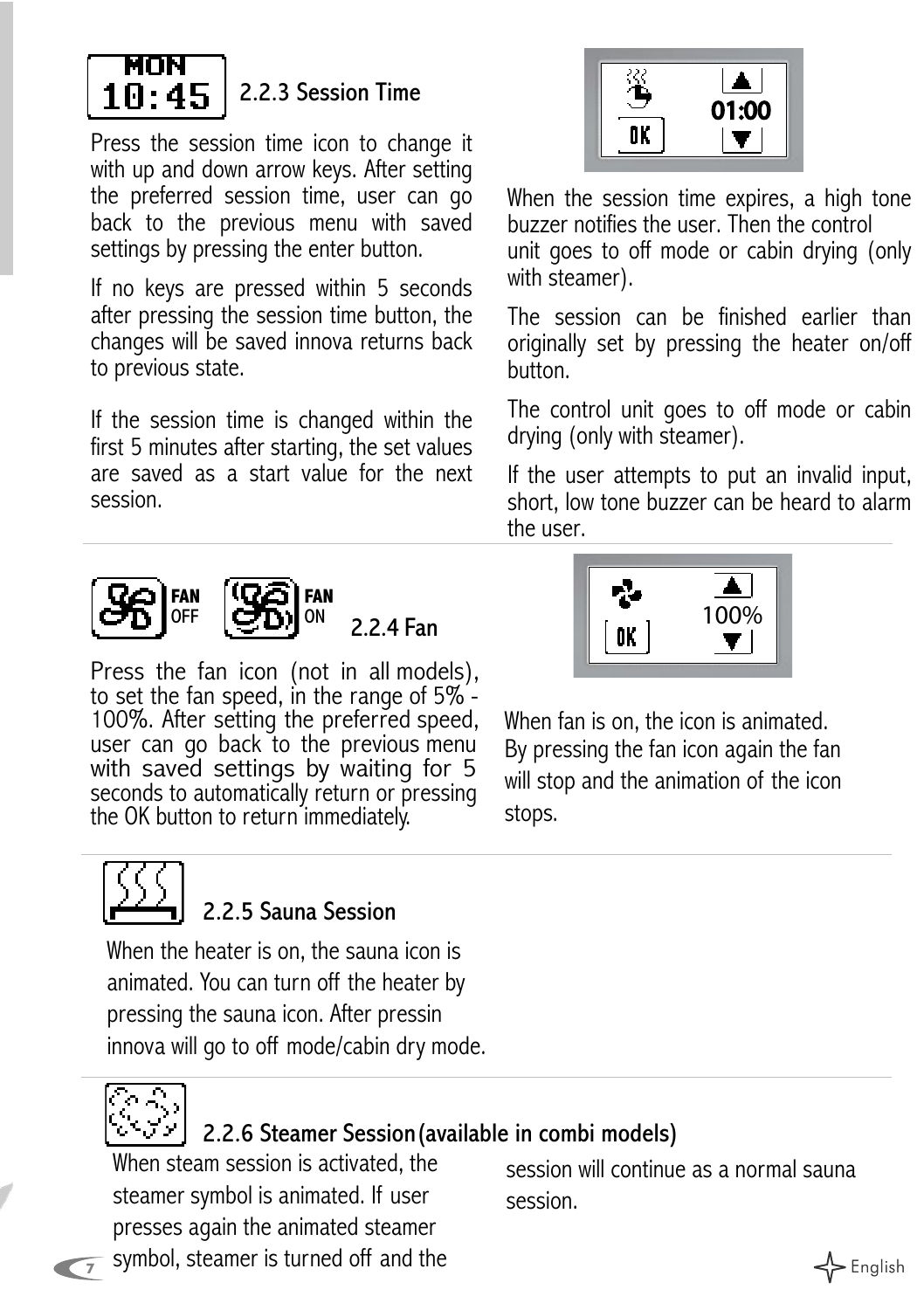#### 4.6 Door Sensor (Optional)

In other than household use, it is recom- mended to install door sensor. The door sensor disables all pre-run operations if the door is opened while the pre-run count- down is active.

The door sensor also ensures that the door is not open for long periods of time when the heater is on. If the heater is on and the door is open for more than 15minutes, an alarm and "DOOR" will be displayed to warn the user. The heater will be switched off automatically.

#### 4.7 Fan (Optional)

The fan function can only be activated if the fan feature is present on the control unit. Ensure that the fan motor to be controlled is either shaded pole or permanent split capacitor motor. The maximum power is100W with 230 VAC.

#### Note!

If door sensor is not installed, "Door switch" terminals(D-D) must be connected with eachother by a jumper wire. See figure 1. Note, connection is not present in the drawing.

#### 4.8 Dimmer (Optional)

It is possible to use any suitable lamp of your choice in the sauna room. However, if the dimmer feature is present on the control unit and wished to be used, only incandescent lamp is suitable.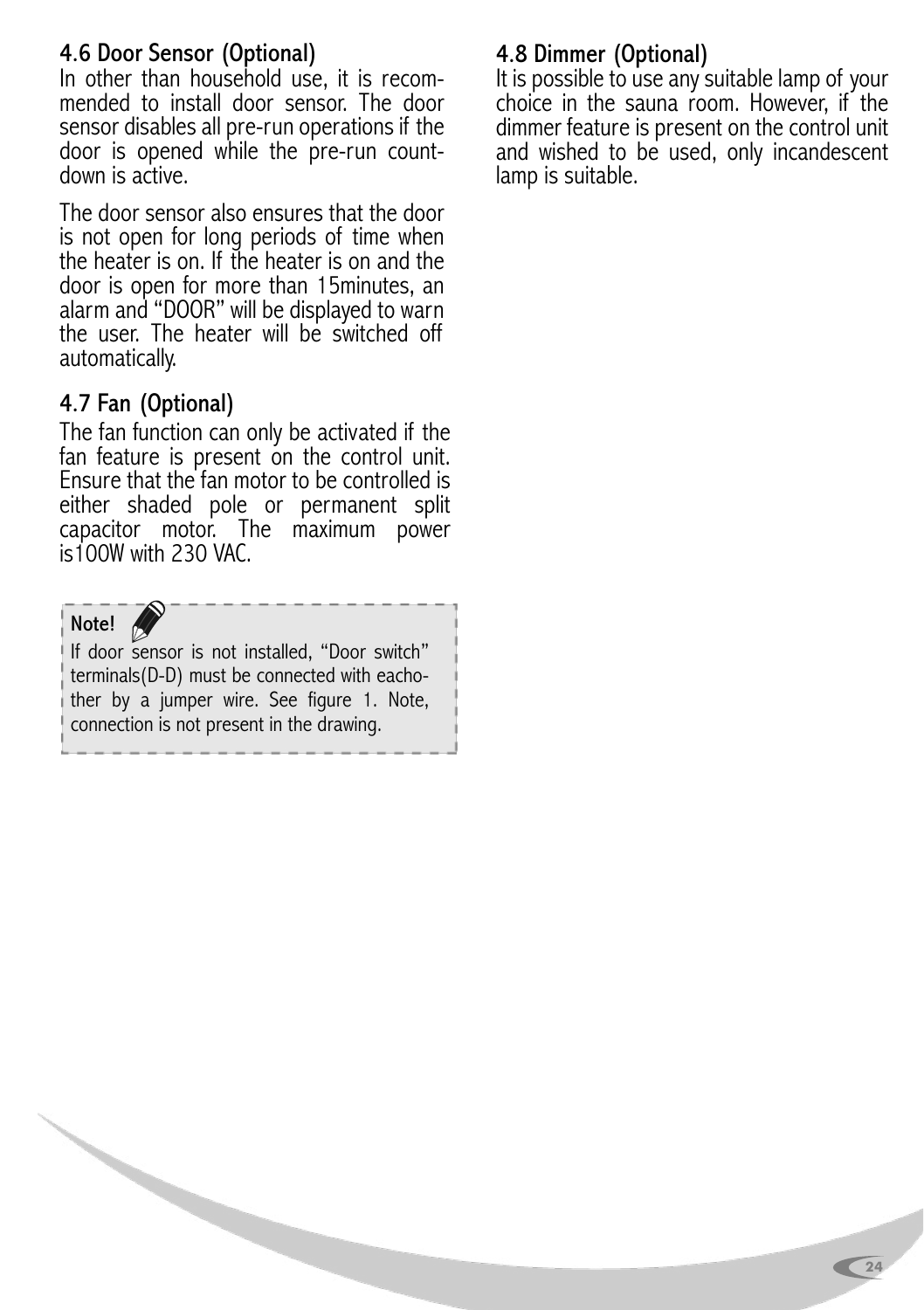

#### 4.5 Maximum Session Time

The maximum sauna session time depends on the purpose of the sauna. For domestic use, the total on-time of the sauna is limited to 6 hours. It includes pre-run time and the session time. The factory setting for the control unit is 6 hours.

For condominiums, hotels and similar locations, the operating period of the sauna heater is limited to 12 hours, including the pre-run time and the session time. For public sauna, the operating period of the sauna heater can be either 18 or 24 hours. Please note, if the public sauna is set to 24 hours, it will be on constantly. It needs to be continuously attended.

The weekly timer is only allowed for hotels,

| J | ЮT<br>É |  |
|---|---------|--|

If you need to change the settings in the power controller with built-in panel, removing the panel board helps.

#### Table 1



condominiums and other public saunas. If the maximum session time is set to 12 hours and weekly timer is used, the heater must have a minimum 6 hours of inactivity in between sessions (IEC 60335-2-53).

The maximum heater on-time is set by the jumpers on SCB1 in the power controller, see the picture 1 & 10. In Finland jumpers 3, 4 and 5 are meant only for public sauna rooms. Only a qualified electrical can change the settings. The standards and regulations of the country where the control unit is installed must be followed, when setting the jumpers. When no jumpers are placed, the default time is 6 hours. See the Table 1.



| Sauna Type        | Domestic sauna                   |                                | Hotels, Condominiums | Public sauna |     |
|-------------------|----------------------------------|--------------------------------|----------------------|--------------|-----|
| Jumper            |                                  |                                |                      |              |     |
| Max. time         | 4h                               | 6h                             |                      | 18h          | 24h |
| Max. pre-run time | $2h -$<br>steam<br>3h -<br>steam | 4h -<br>steam<br>5h -<br>steam | weekly timer         |              |     |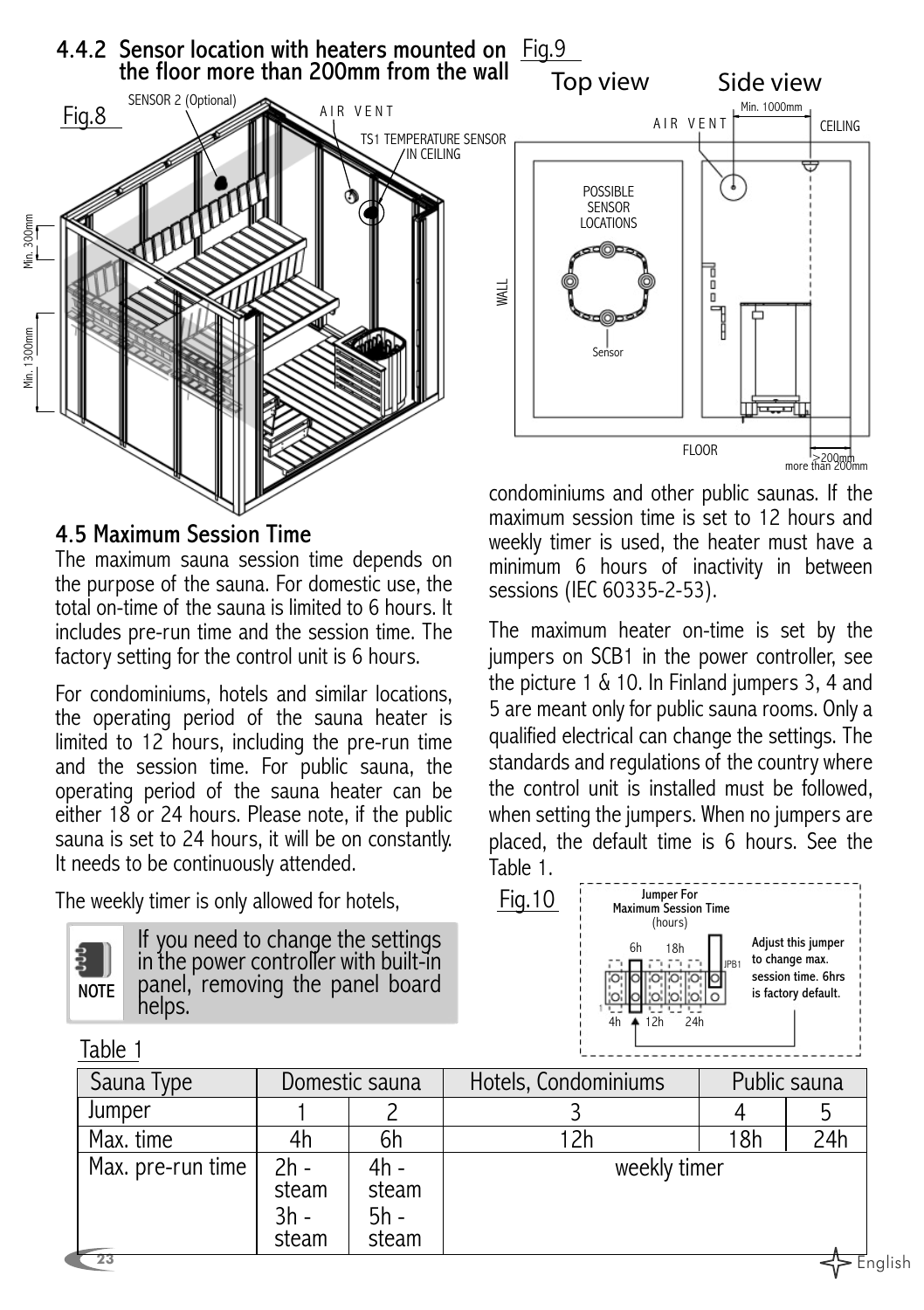

#### **Switch OFF** Timer

The backlight is turned off after 1 minute of inactivity (no key pressed). after 60 minutes of inactivity (no key pressed) and no pending drain, autofan or active autosession display will turn off.

## 2.3.1 Cabin Light

Cabin lights can be switched on and off by pressing Cabin Light button even when the control unit is in OFF-state. If dimmer feature is available, you can adjust the brightness with arrow buttons. Confirm any changes by pressing OK-button. If no buttons are pressed in five seconds, any changes will be saved and display returns to it's previous state.



 $\overline{\phantom{a}}$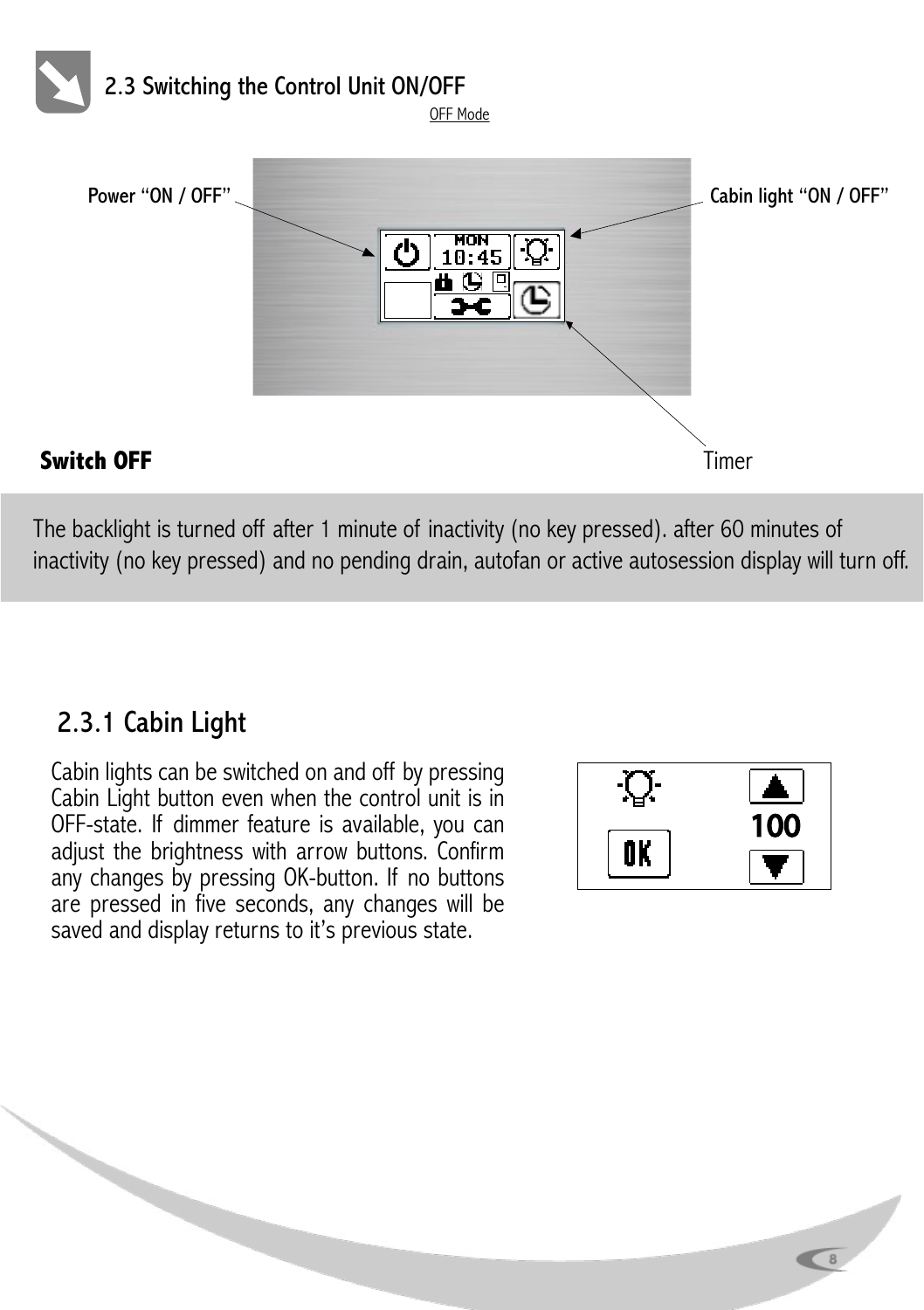## 2.4 Pre-run Timer

OFF Mode



When small timer icon appears, there is 1 or more active timer settings at the moment

### 2.4.1 Settings



## 2.4.2 Pre-run Timer

The Innova Touch control unit has a weekly timer that can be programmed for every day of the week.

## 2.4.3 Pre-run Timer for Domestic Saunas

For domestic sauna use, the weekly timer is not allowed\*). Only one pre-run timer setting can be made at a time. The pre-run time is limited to a maximum of 6 hours for domestic saunas.

*\*) IEC 60335-2-53*

After pressing the timer icon in the OFFmode, the following screens will be shown displaying existing pre-run settings

This feature is only available for public saunas, used in condominiums, hotels or other similar places.





Press timer icon to enter the preset timer settings.



To change any preset timer settings, move on to next screen by pressing ON-button. Turn off any timer settings by pressing OFF-button and return to OFF-mode.



 $\sum$  inside the safety distances, before switching warning the heater or pre-run timer on! The safety Always check that there are no combustible materials, like towels, above the heater, nor the heater or pre-run timer on! The safety distances are stated in the heater manual.

**NOTE** 

By Default, the Pre-run Timer is' set for Domestic Sauna<br>use.

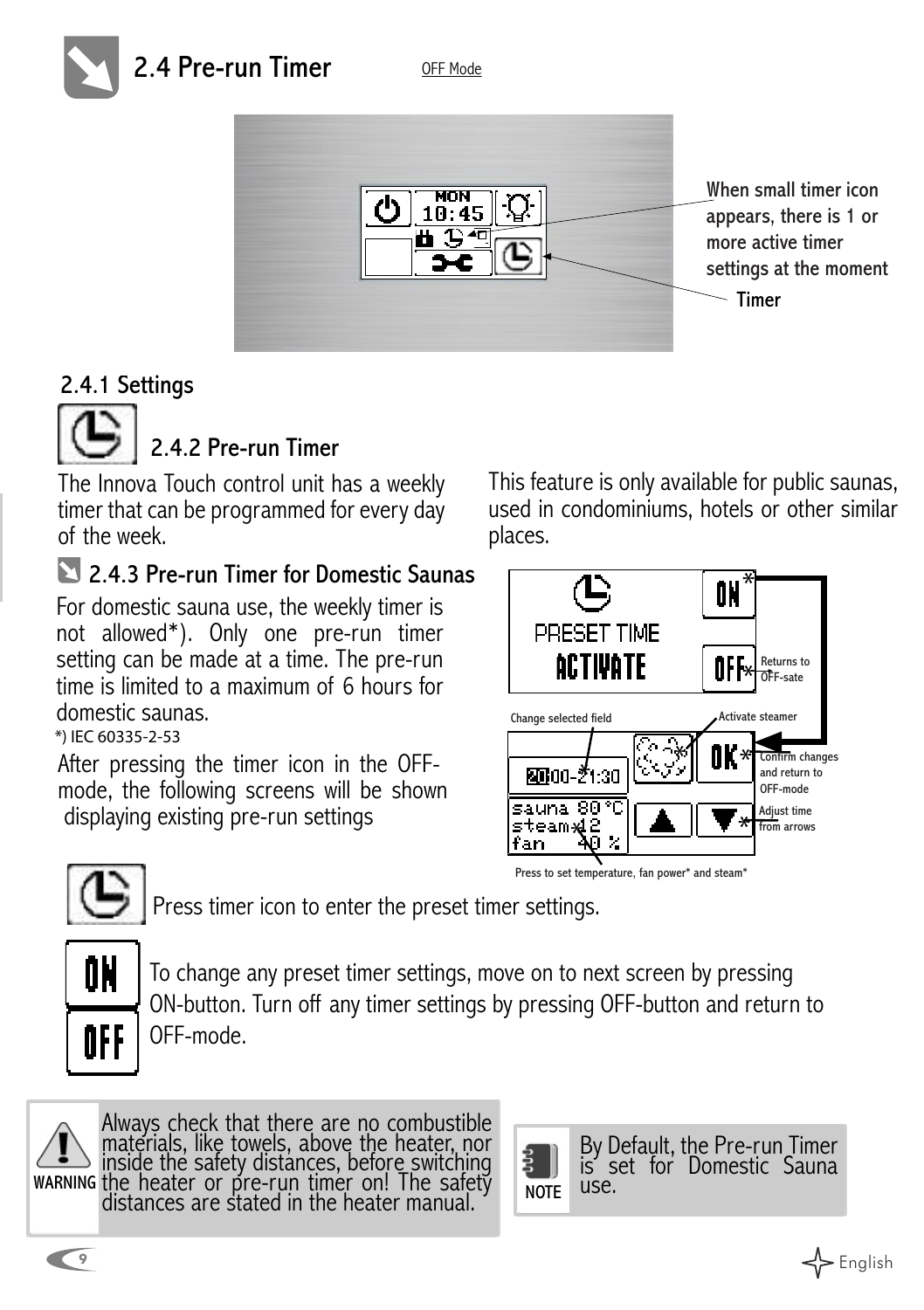#### 4.4 Sensors

One or two sensors can be connected to the Power Controller. The first sensor measures the temperature, it is the sensor with temperature fuse and thermistor.

The second sensor, the optional bench sensor, is a temperature sensor or combined temperature humidity sensor.<br>The combined sensor is capable of measuring the humidity as well as the temperature.

With two sensors it is possible to receive more accurate measurements from the sauna room.

If the heater is mounted on the wall or floor standing less than 200mm from the wall, the first temperature sensor needs to be mounted on the wall above the heater. Place the sensor 150mm from the ceiling (Fig. 6 & 7).

However, if the heater is more than 200mm from the wall, place the sensor to the ceiling, over the heater, as shown in the figure  $8 \& 9$ .

The optional second sensor should be mounted on the wall, opposite to the heater, minimum 30cm from the ceiling and minimum 130cm from the floor (fig  $668$ ). It is designed to measure the bench temperature, so ideally place it close to the shoulder height of the sauna goers.

Do not place the sensors near the air venti- lation. The closeness of the air vent cools down the sensor. Thus, an incorrect temperature is displayed and the heater may overheat (Fig.9).

NOTE Do not place the sensors too near to air ventilation (not under 1000mm from non directed) or not under 500mm from air ventilation, which is directed away from sensors.

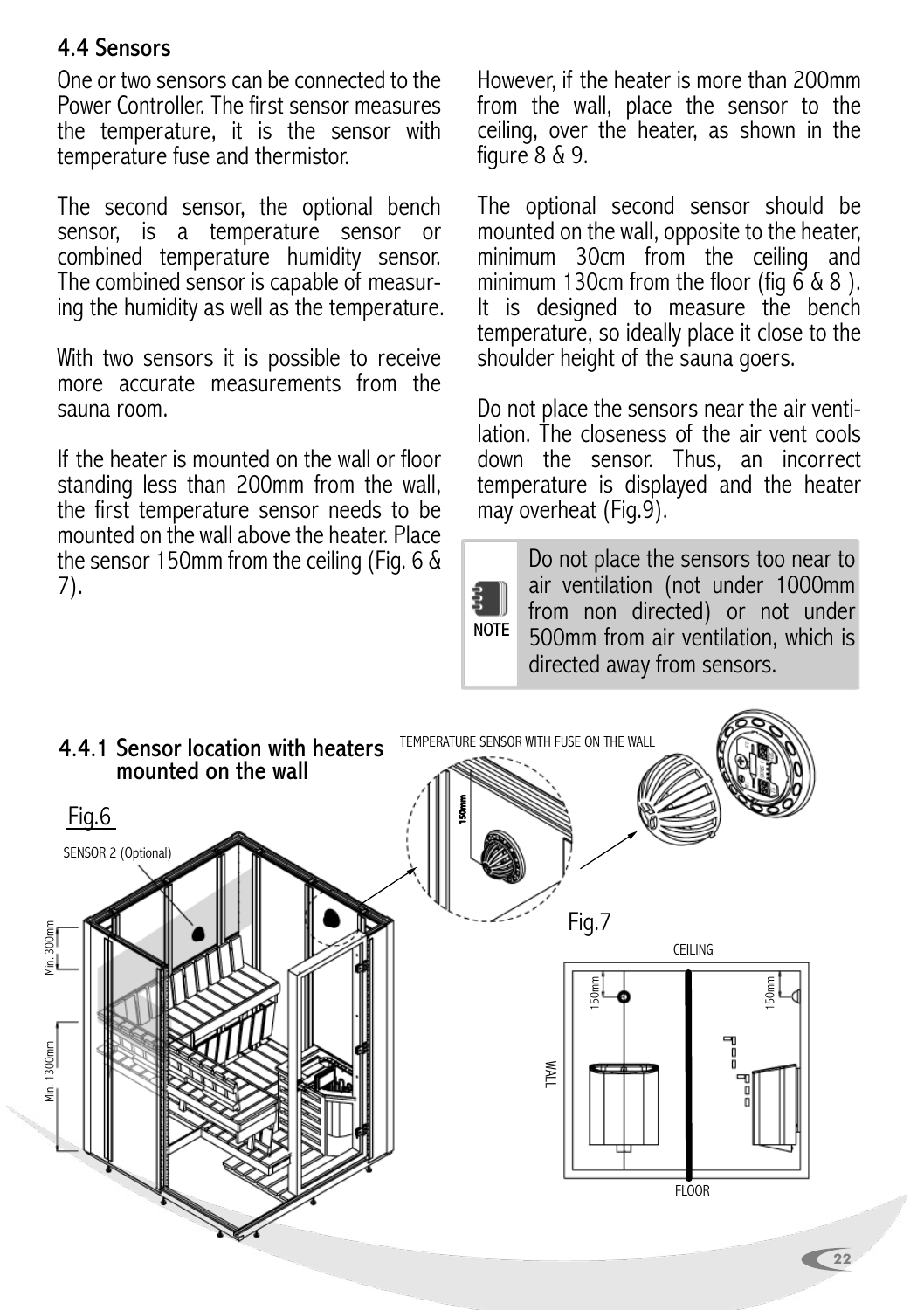#### 4.2 Power Controller

The power controller or the separate control panel must not be located inside the sauna room or in places where temperature can exceed +40°C. It is protected against water splashes, however it should not get in contact with water. Mount the controller board on a dry location, outside the sauna room.

Install the Power Controller Board on the wall in vertical direction only and at least 30cm from the ceiling (refer to Fig.3).

The heater is connected to the electrical network semi-stationarily with a H07RN-F rubber cable or its equivalent. The use of PVC-insulated cable as a connecting cable is prohibited due to thermal embrittlement. The maximum distance of the junction box from the floor is 400 mm, measured from the upper corner of the box.



#### 4.3 Contactor Unit

If the heater used is more than 15kW, an additional contactor is needed. The contactor unit is linked to the main Power Controller Board with a RJ12 cable (Fig.5).

Follow the instructions that are supplied together with the contractor unit.

#### Installation of separate Control Panel and Power Controller with Contactor Unit Fig.5



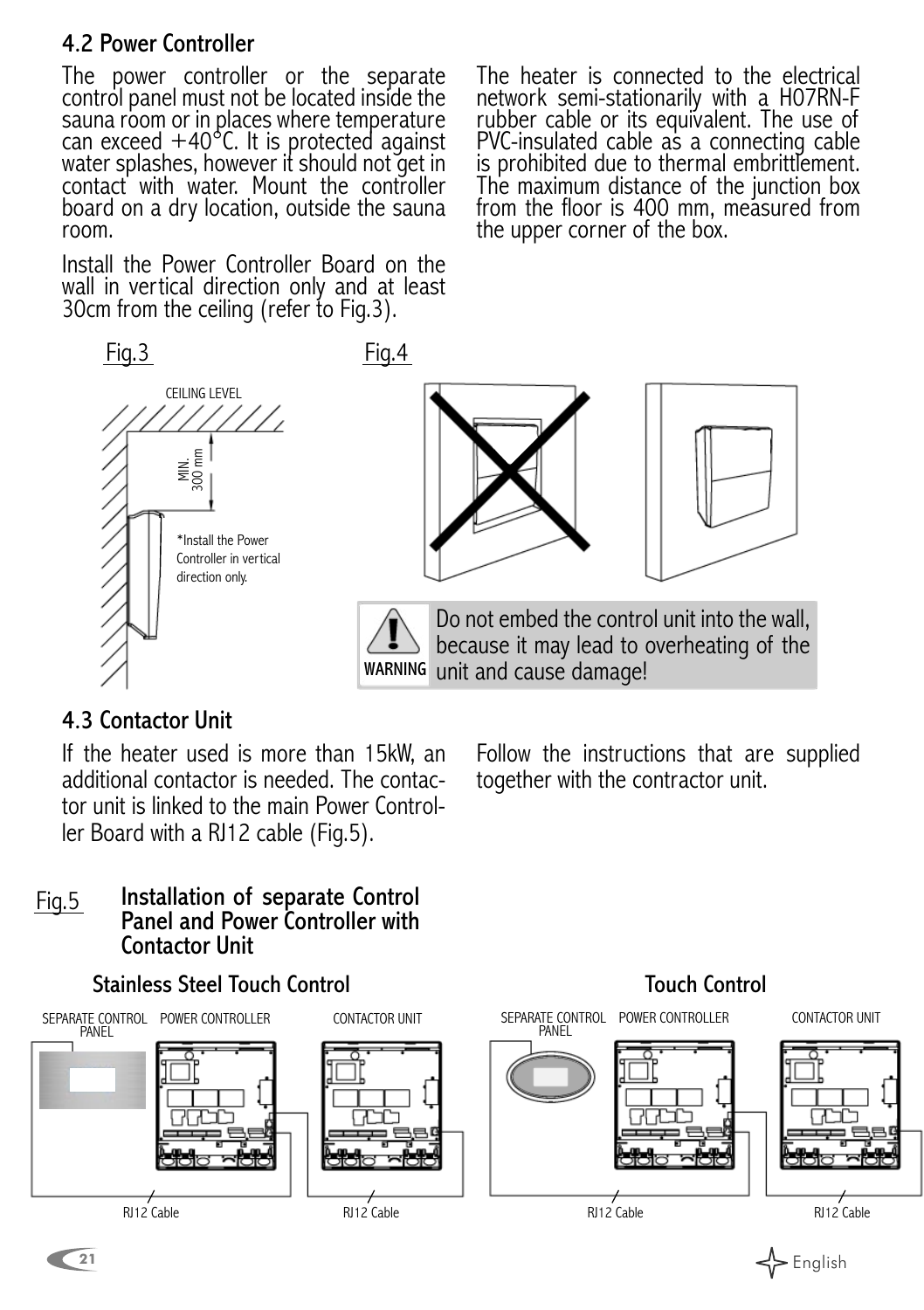

By pressing OFF-button you can cancel all active timers and go back to OFF-mode. By pressing ON-button you will move on to changing timer settings. Cancel all active timers by pressing the OFF button.

You can activate steamer by pressing the steamer icon. By pressing time you can move the cursor from hours to minutes and change the time value from arrow buttons. To adjust temperature, steamer\* or fan\*, press the "sauna" text. Adjust values as preferred and move to next screen by pressing OK or waiting 5 seconds. Confirm changes and save the timer by pressong OK and return to OFF-mode.

\*Available settings may vary between models

When adjustments to time and settings are done, save timer by pressing OK button.



If small timer icon is visible, it means that there is an active timer setting at the moment.



Timer Off

Small clock icon appears when timer is active

 $\frac{MON}{10:45}$ 

When no small clock icon on the screen, no active timers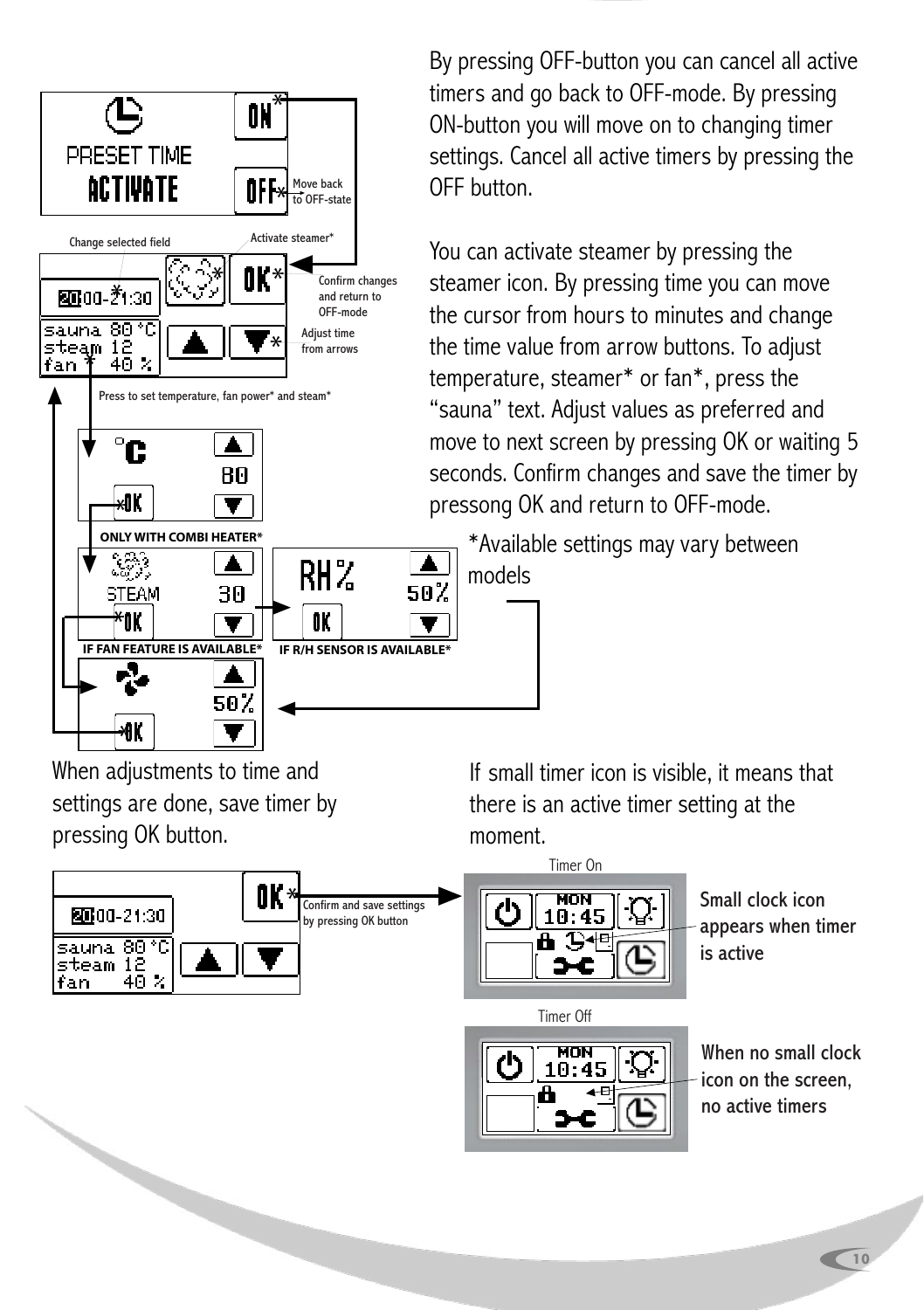#### $\geq$  2.4.4 Pre-run timer for public saunas with weekly timer

#### OFF-mode





Press timer icon to set timers

0K ÔFF

Then you can continue to adjust timer settings by pressing OK. If you want to retunr back to OFF mode and turn off all timers press OFF button.



Weekly timer is only available if max session time setting has adjusted to be 12 hours or more(page 22). If max on time has been set to 12 hours, automatic restart can only happen after 6 hours of the previous automatic start(IEC 6-335-253).



Before setting any preset timers, make sure that current day and time are correct from the settings menu(2.5).

After pressing ON button you will go to adjust timer settings. Days that have " $\sim$ " indicator have an active timer. By long pressing that days icon for 3 seconds you can cancel all active timers from that particular day. By pressing on any of the week days you can adjust the timer settings of that day.

Press the timers to change selected field. Timers that have " $\checkmark$ " indicator are currently active. Activate/inactivate timer by pressing the -button

Press the hammer icon to change settings of the selected timer. By pressing ESC button you can cancel any changes and return to OFF mode.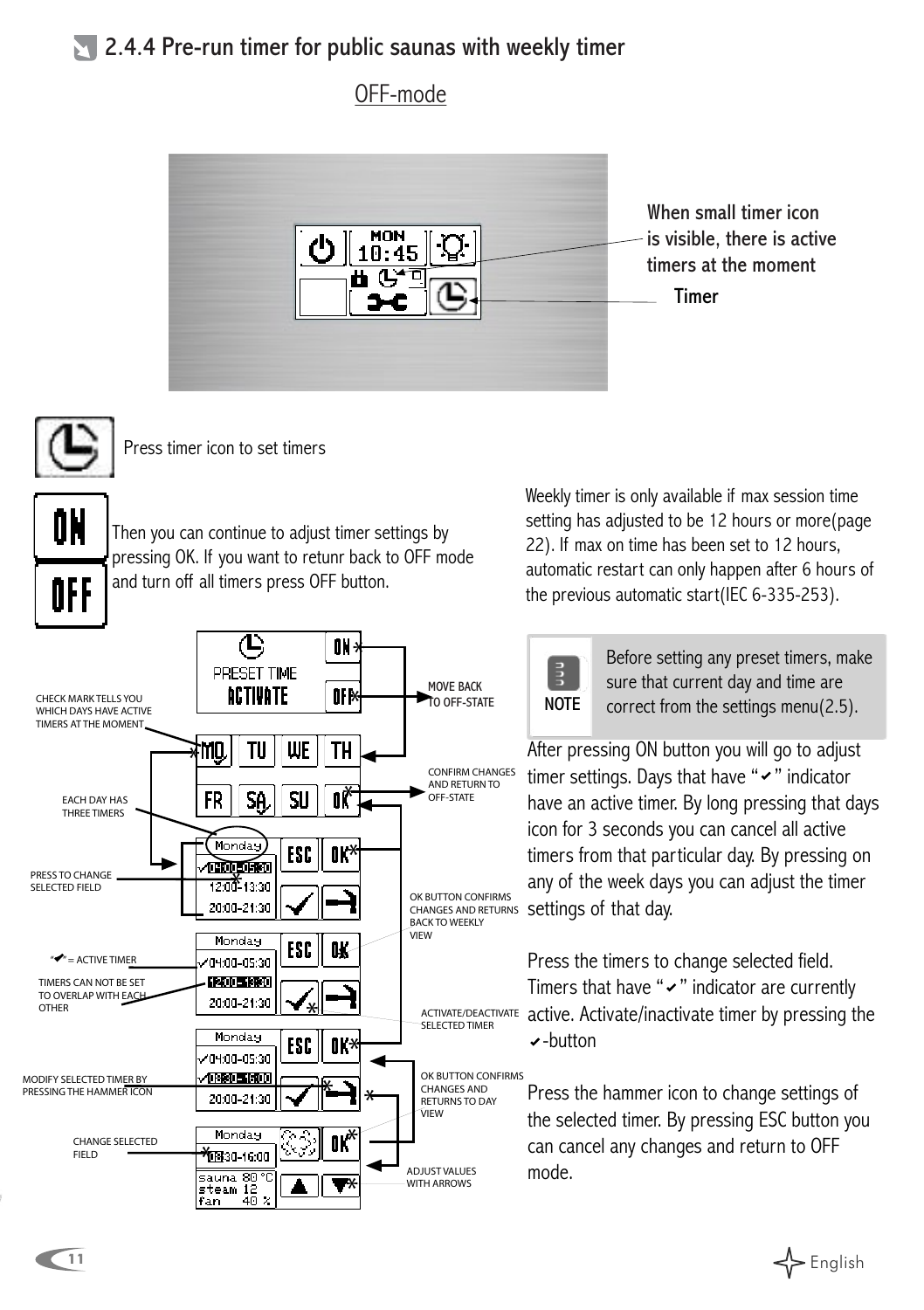## 4. Assembly and Installation

The Innova Control Unit consists of the Innova Control panel, Power Controller and Sensors. The control panel and Power Controller communicate by using a RJ12 cable.

#### 4.1 Control Unit to Heater Connection Diagram

If door sensor is used and sauna door is opened during pre run time, all preset timers are inactivated. While wARNING door is open, door icon is displayed. 回

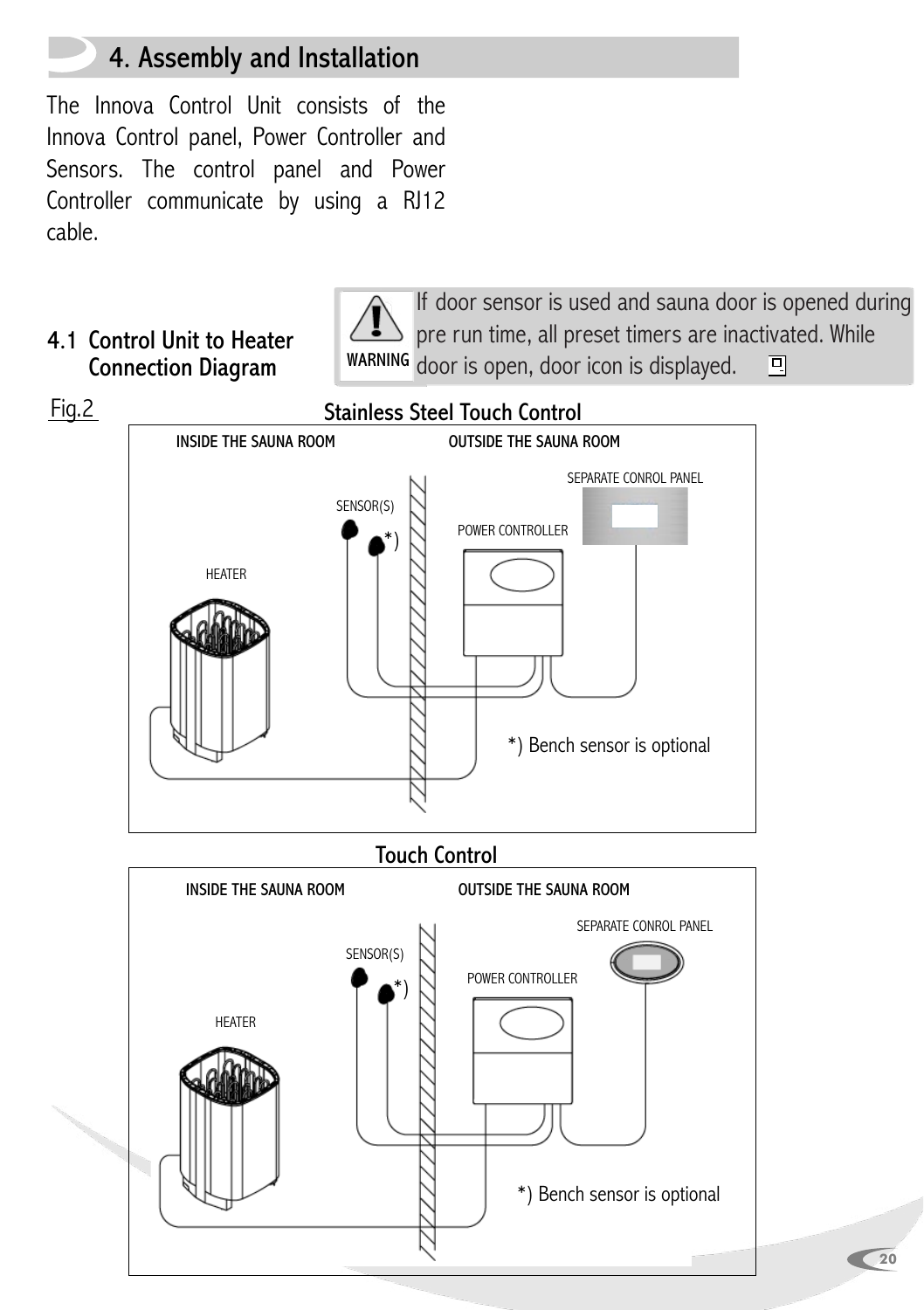

#### 3.1 Emergency Alarm **NOTE**



The innova control has a provision for emergency alarm system. Alarm button must have potential free momentary or latching contacts.

Long press OK button if alarm has been settled.

#### 3.2 Remote On



Used for automated households. The remote signal is a potential free contact. The sauna heater switches on when contact is closed and remains on until contact is opened.

19 **19** English When the sauna heater is remotely controlled, settings use from previous session are applied. Other buttons are locked. Only the light, Fan and Aroma buttons can be set.

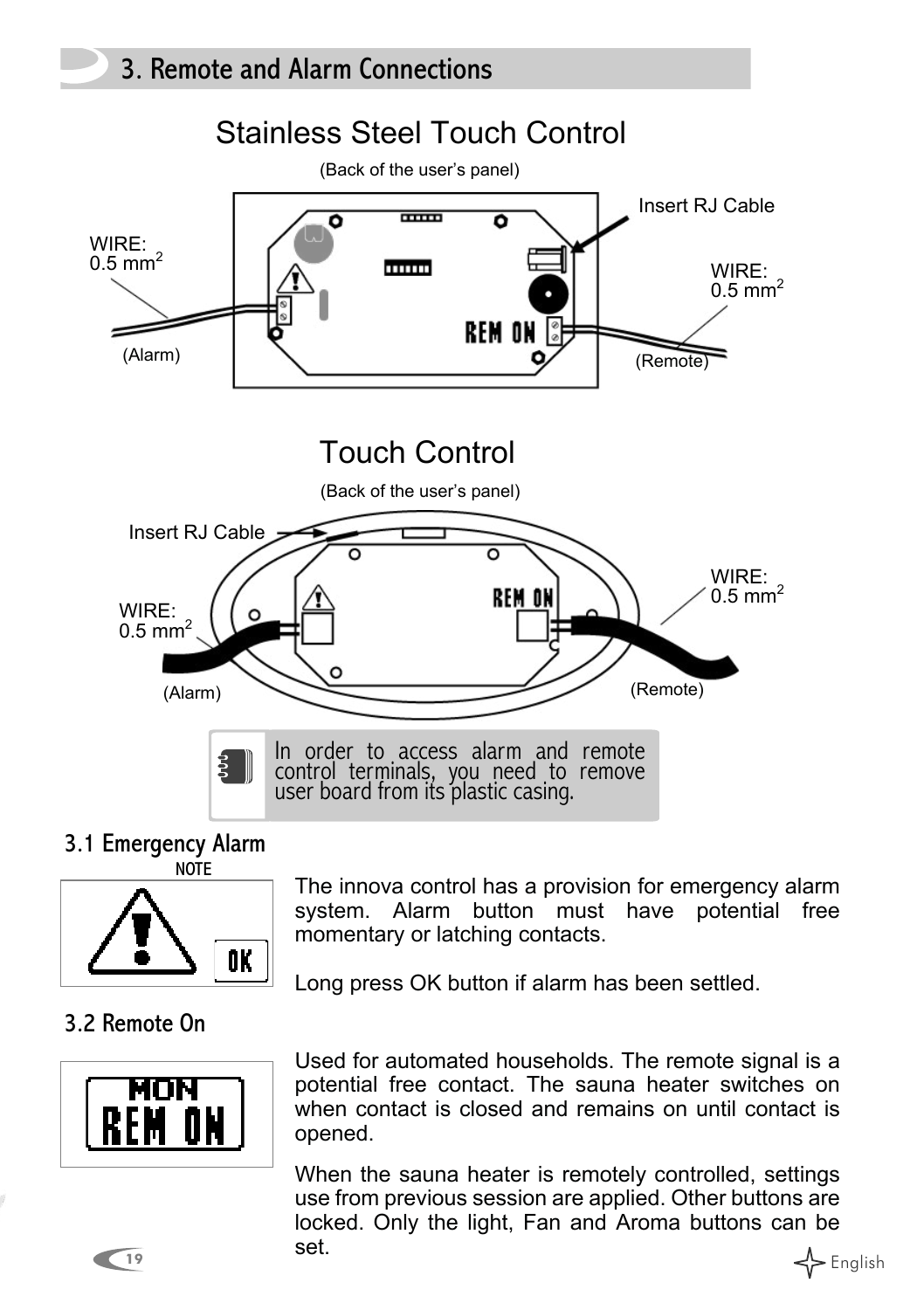

You can activate steamer by pressing the steamer icon. By pressing time you can move the cursor from hours to minutes and change the time value from arrow buttons. To adjust temperature, steamer\* or fan\*, press the "sauna" text. Adjust values as preferred and move to next screen by pressing OK or waiting 5 seconds. Confirm changes and save the timer by pressong OK and return to OFF-mode.

\*Available settings may vary between models

After changing setting you can confirm changes by pressing OK button and return to daily view --> weekly view --> Off mode.



is visible, there is active preset timers at the moment

a de la calabridad de la calabridad de la calabridad de la calabridad de la calabridad de la calabridad de la calabridad de la calabridad de la calabridad de la calabridad de la calabridad de la calabridad de la calabridad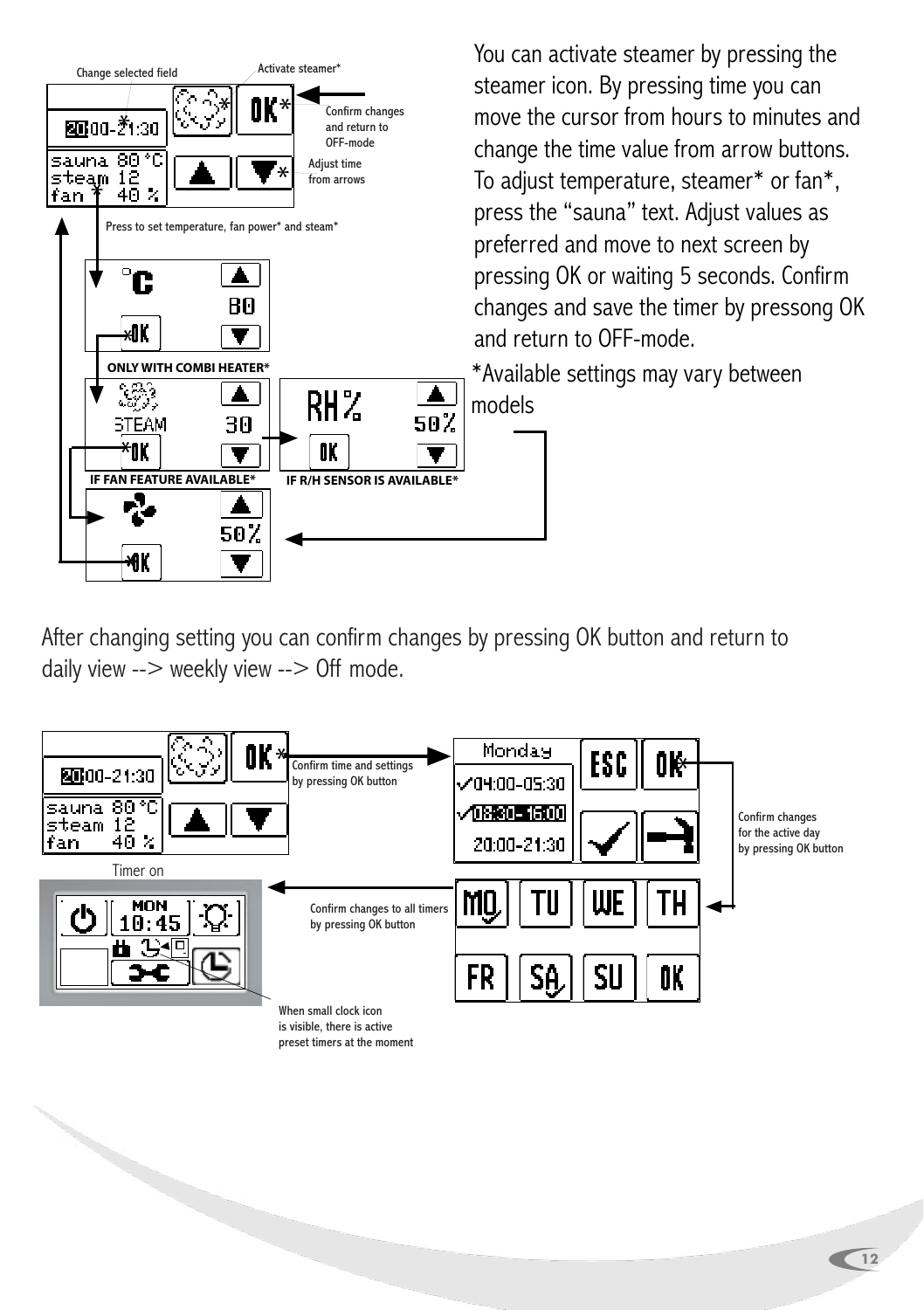

OFF mode From OFF mode you can access to settings, timer, Easy mode and turn on lights and heater



Long press settings button for 5 seconds to access settings menu. In settings menu you can navigate between settings by using arrows Right and Left, and change the displayed setting by using arrows Up and Down unless mentioned otherwise below. After changes are done confirm them by navigating to Save&Exit screen and press SAVE. If you want to discard all changes press ESC.

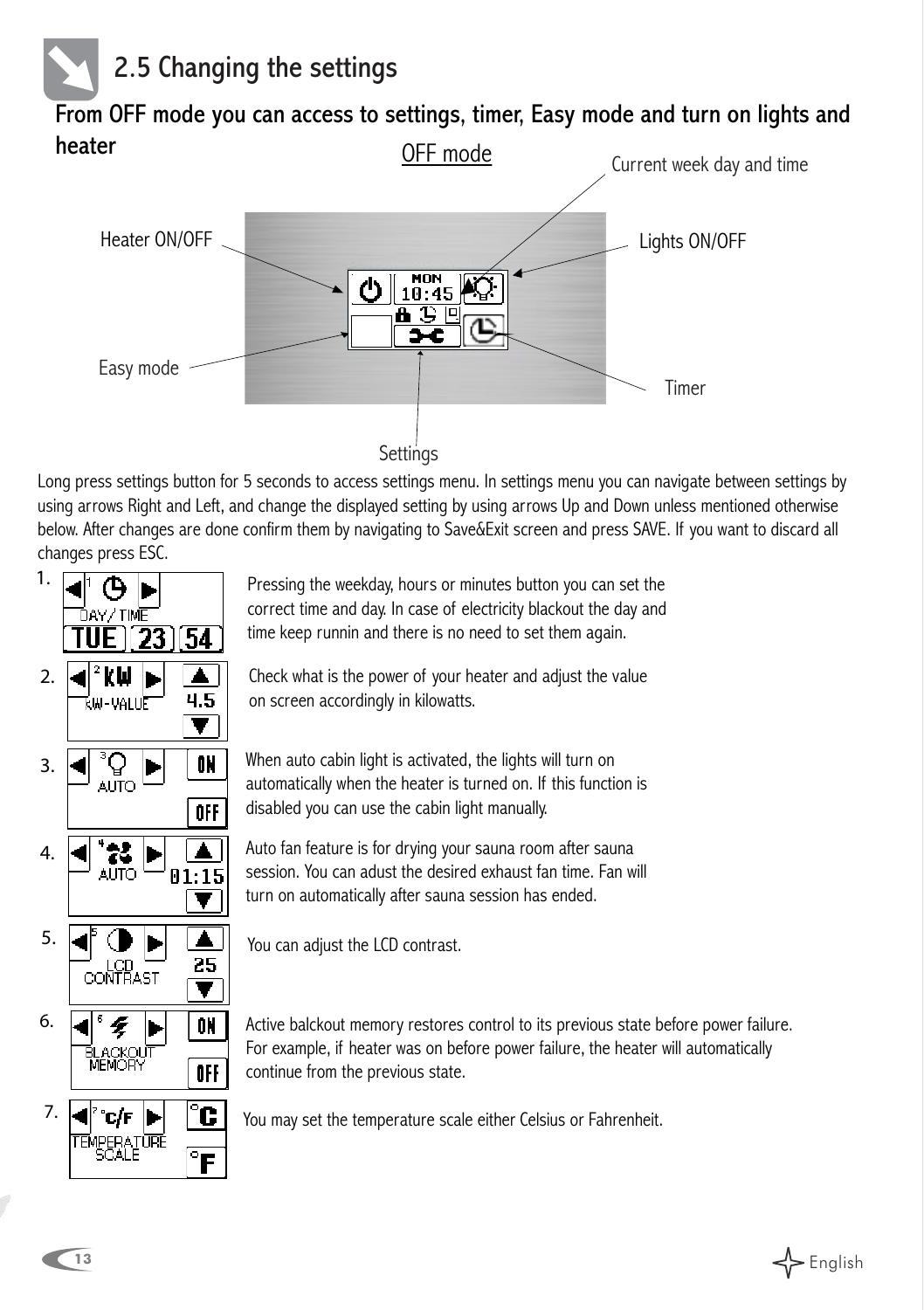## 2.4 Water Refill



FILL TEXT WILL APPEAR WHEN WATER LEVEL IS LOW

YOU CAN MUTE THE ALARM BY PRESSING FILL TEXT/FAUCET ICON

When the water level is low, a low tone interval beep and "Fill" will be displayed to alarm the user.

The water tank can be filled manually or automatically (autofill) depending on the steamer model.

The auto Combi heater has a solenoid valve, which will automatically react to the low level of water. The water inlet will open to fill up the tank and steamer session can be continued without intervention.

In the manual fill, the alarm beeps and "Fill"

will be displayed as long as the user fills the tank. If the water tank dries, a high tone interval beep and "Dry" display will alarm the user. In the display a faucet icon and "Fill" text will be alternating each second.

The steamer will automatically be switched off now, only the heater will be working.

Always check that the water supply is open before using the automatic refill Combi heater!

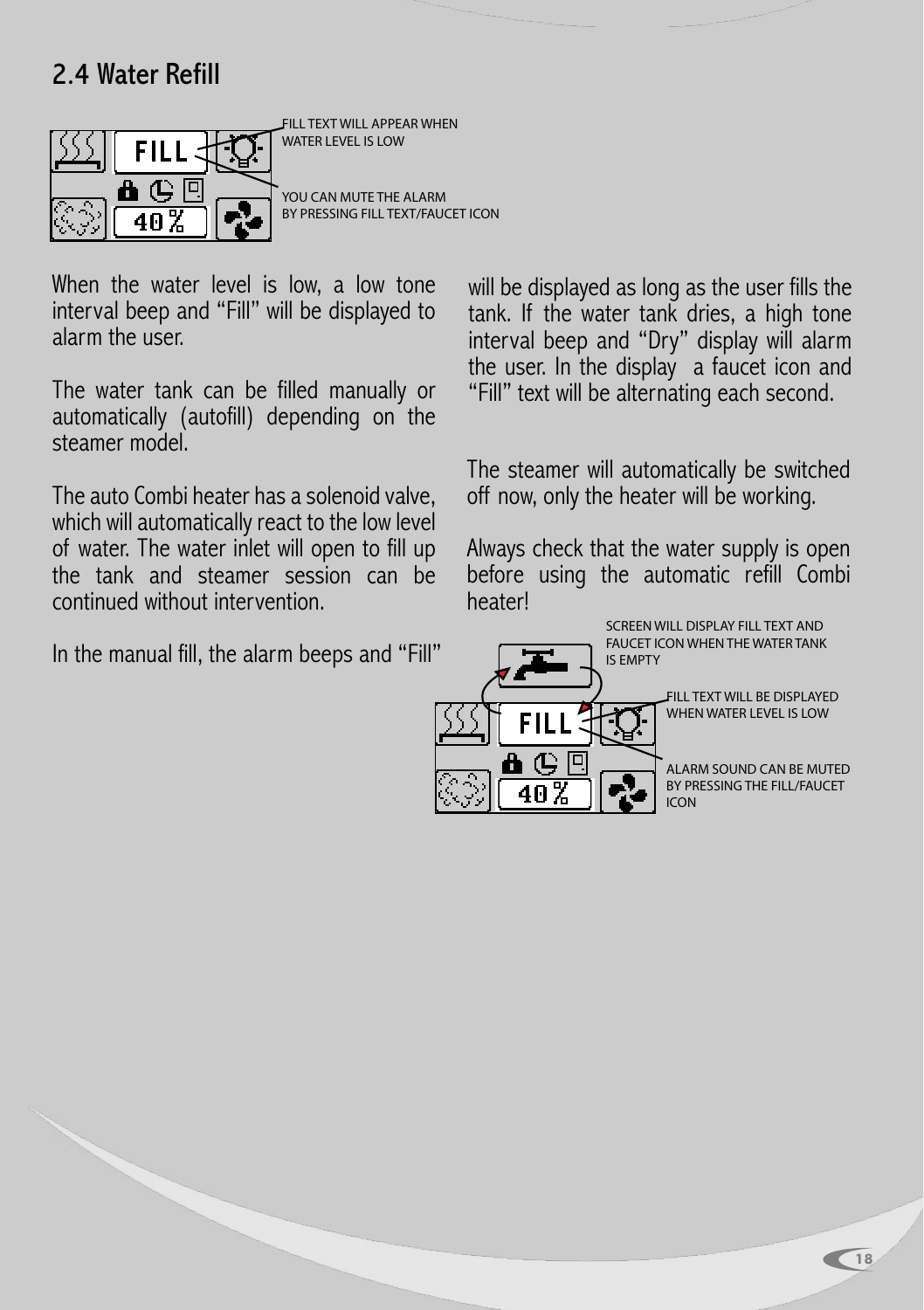## 2.7 Combi Features

## 2.7.1 Steamer

These features for steamer are only applicable with Combi heaters.

## 2.7.2 Humidity & Temperature in the Sauna

High humidity and high temperature are not allowed simultaneously in the sauna room. When sauna session is switched to steamer session, sensors will check that the temperature or the relative humidity inside the sauna room is not too high.

If the temperature or relative humidity is too high, the steamer will not be activated.

Steamer activation depends on the second sensor, the bench sensor. If it is a temperature sensor only, and the bench temperature in the sauna room is 56°C or more, the steamer cannot be activated. The user can



## 2.7.3 Cabin Drying  $G_{\text{BYM}}^{\text{CABIN}}$

**17**

The standard drying time is set for 30 minutes at 70°C. If the fan is connected with the control unit, it will be running at 100%, during the cabin drying. The cabin drying is set to begin 10 minutes after the steamer session. Therefore, the actual drying time is 20 minutes.

choose the relative time for the steamer to be on, within 30-100% of the session time.

However, if the second sensor is combined temperature / humidity sensor, the maximum bench temperature for the steamer to activate is 80°C, as long as the relative humidity in the sauna room is not too high. With the combined sensor, the user can choose the relative humidity inside the sauna room.



If during the steamer session the operation mode is changed to heater only, there will be no drying time at the end of the session. You can abort cabin drying by pressing the ESC button.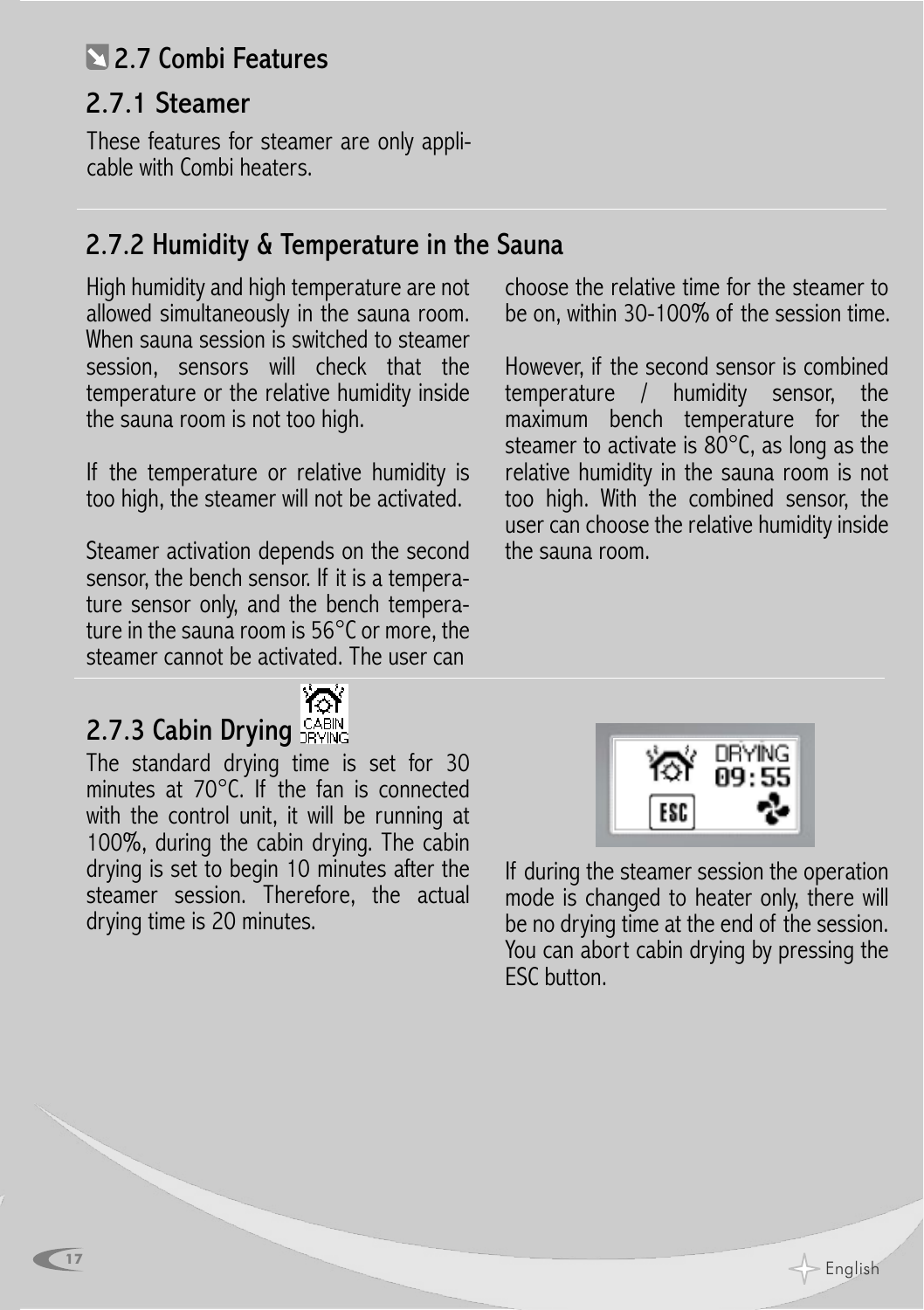

ON

OFF

ON.

OFF

SAVE

ESC

12.

13.

ONLY WHEN

€ SAVE & EXIT

₩ **AUTODRAIN** 

⋒ CABIN DŘÝING

AUTODRAIN IS DETECTED

14.

Counters displays the usage of time and kilowatt of the heater/steamer. This info is necessary to evaluate need of preventive maintenance and compute electricity consump-

tion. Pressing reset button will reset both counters, previous data cant be retrieved. Long pressing reset button for 10 seconds to see actual usage. Actual usage counter can not be reseted.

Reset all settings back to factory settings by pressing reset button. Confirm resetting by pressing OK button. Restoring factory settings wont reset kWh and ON hours counters.

Cabin dry setting will help you to dry up your sauna room after a steam session. After steam sesson the display will automatically start cabin dry. During cabin dry the set value for room temperature is 70 C and fan power 100%. Cabin drying takes 30 minutes. You can cancel on going drying by pressing ESC button. NOTE: if cabin dry is enabled, max on time for steam session is reduced by 30 minutes if max on time is set to 4, 6 or 12 hours.

When auto drain is enabled, it will automatically drain the water inside the combi tank after use. In case of power interruption, it will continue to drain when detecting high water level in the tank. If there is draining pending, this icon will be shown on the screen:

Once everything has been set, you may press SAVE to save all the changes, or by pressing ESC to discard all changes.

# 2.6 Other Innova contorl features

## 2.6.2 Key lock

To lock/unlock screen, press more than 10 seconds the settings icon. Lock will appear on the screen when key lock is activated: $\blacksquare$ . When key lock is activated, you can still turn the heater ON/OFF and use the cabin lights. If any unauthorised actions are made, "KEY LOCK" text will appear on the screen for 5 seconds.

When power controller is turned ON again, the Key Lock will remain either ON or OFF as it was before power controller was turned OFF.